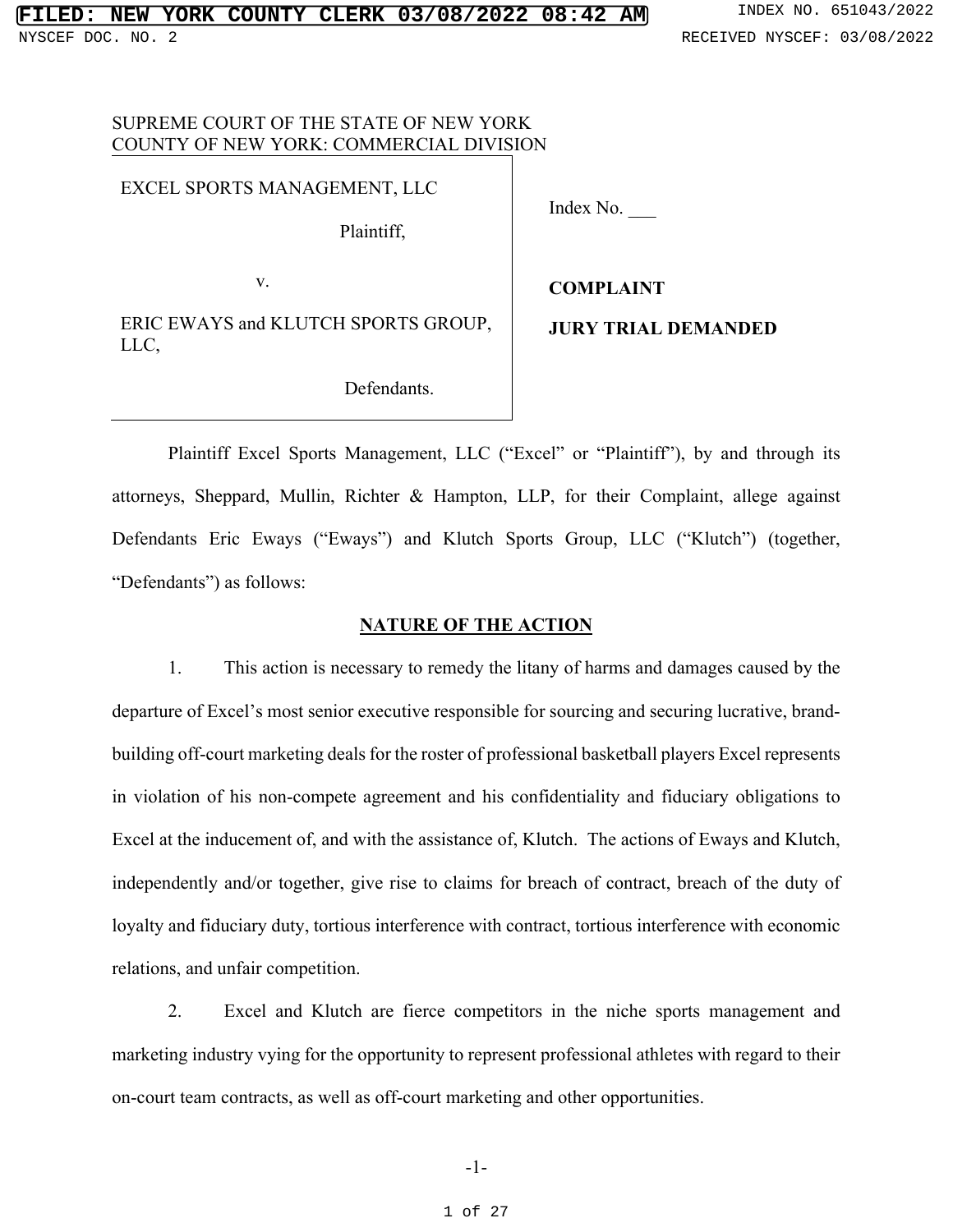3. Excel has staked out its position as an industry and global leader in this field, providing best in class services to its athlete clients based upon 20 years' of investment in developing relationships with athletes and brand partners that provide opportunities for athletes, developing unique and confidential business and marketing strategies that provide it with a competitive advantage, and developing a sterling reputation that is the envy of the industry.

4. Excel hired Eways in January 2018 and developed him into a unique and valuable asset, entrusted with leading Excel's efforts to secure off-court marketing opportunities for its athlete clients, by sharing its relationships and confidential information with him, and otherwise allowing him to trade on Excel's name and its unparalleled roster of athletic talent. The role that Eways occupied is critical for a sports agency, as represented athletes expect their agencies to provide them with marketing opportunities, which are invaluable in satisfying represented athletes and attracting new athletes seeking representation.

5. In exchange for Excel's willingness to develop Eways into a senior executive with this scope of responsibility, Excel asked, and Eways agreed, to: (i) protect its confidential information and relationships; and (ii) not compete with Excel for a period of just eight months following the termination of his employment, which Excel believed would alleviate his ability to cause the harms described herein.

6. Klutch has been in the sports management and marketing industry for only half as long as Excel. While a competitor to Excel, its current roster of talent, suite of services, and operational capabilities are inferior to Excel's in every respect.

7. Rather than devote the time and resources to develop an unseasoned candidate, as Excel had done with Eways, Klutch elected to capitalize on Excel's investment in Eways, the relationships it employed him to develop, and the confidential information it provided to him to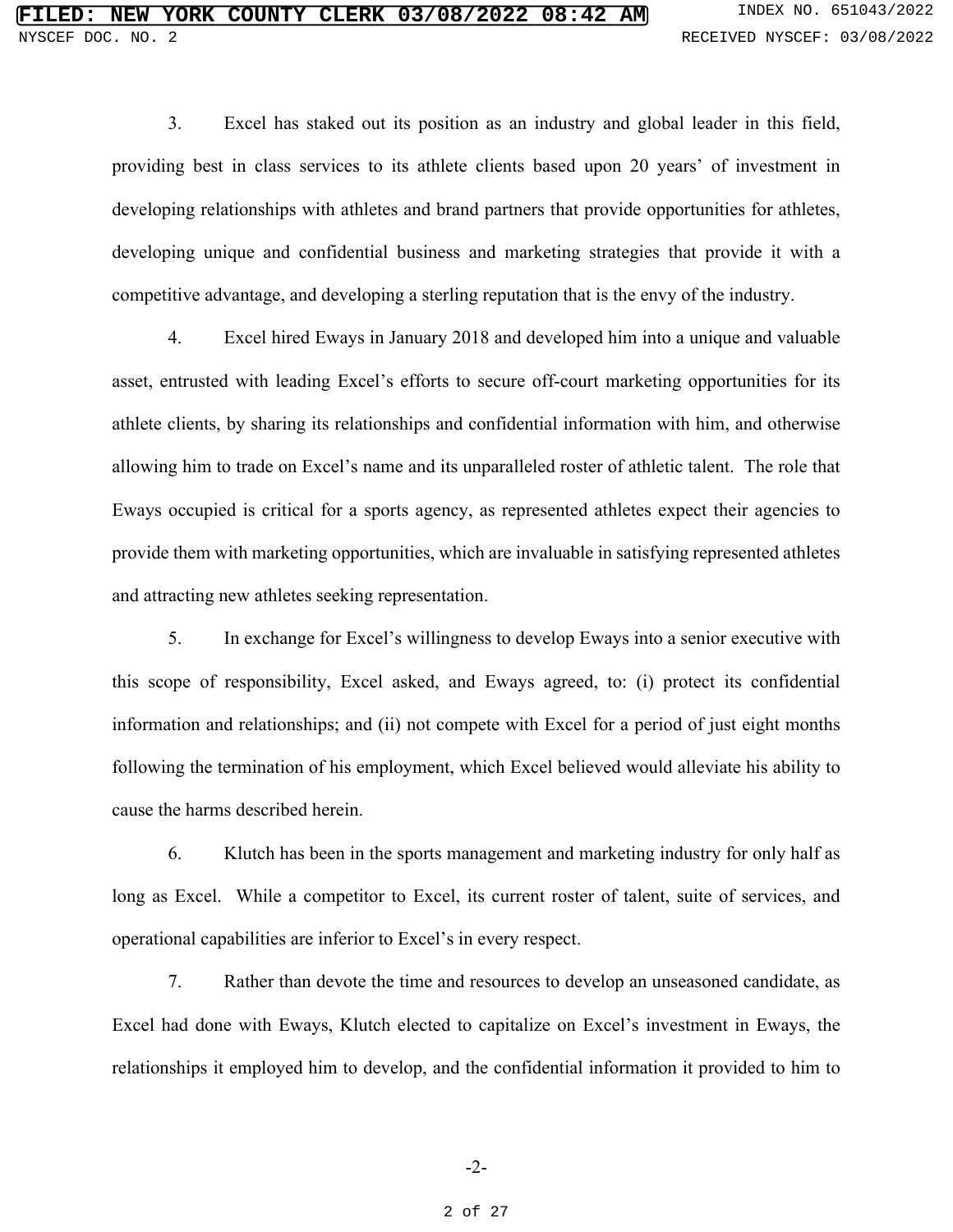# **FIRE COUNTY CLERK 03/08/2022 08:42 AM** INDEX NO. 651043/2022 NYSCEF DOC. NO. 2 RECEIVED NYSCEF: 03/08/2022

allow him to succeed, by inducing Eways to breach his obligations to Excel by accepting competitive employment to provide similar, if not the same, services as he provided at Excel.

8. Thus, with Klutch's assistance, Eways has violated his reasonable and narrowly tailored non-compete agreement and confidentiality obligations and threatened a cavalcade of Excel's legitimate business interests, including, but not limited to: (i) its investment in the development of Eways' unique and specialized services; (ii) its brand partner relationships, and the critical off-court marketing opportunities they provide to Excel and its athlete clients; and (iii) its confidential business information that provides it with the competitive advantage that has allowed it to rise to the top of the industry.

9. Klutch would not have hired Eways but for his ability to assist it in bringing these harms to fruition. It is these harms that will allow it to gain an advantage it would not have otherwise had over Excel in the competition for athletic talent. New York law does not allow tortious and unfair conduct of this nature to occur without consequence, and Excel accordingly seeks the relief requested herein.

### **THE PARTIES**

### **A. Excel Sports Management, LLC**

10. Excel is the premiere sports management and marketing agency representing professional athletes, blue-chip brands, and marquee sports-related properties and venues. Excel is based in New York City, and has offices in Los Angeles, Miami and Chicago.

11. Excel is a limited liability company incorporated in Delaware with its principal place of business located at 1700 Broadway, New York, NY 10019. The members of Excel include citizens of New York, Connecticut and Florida.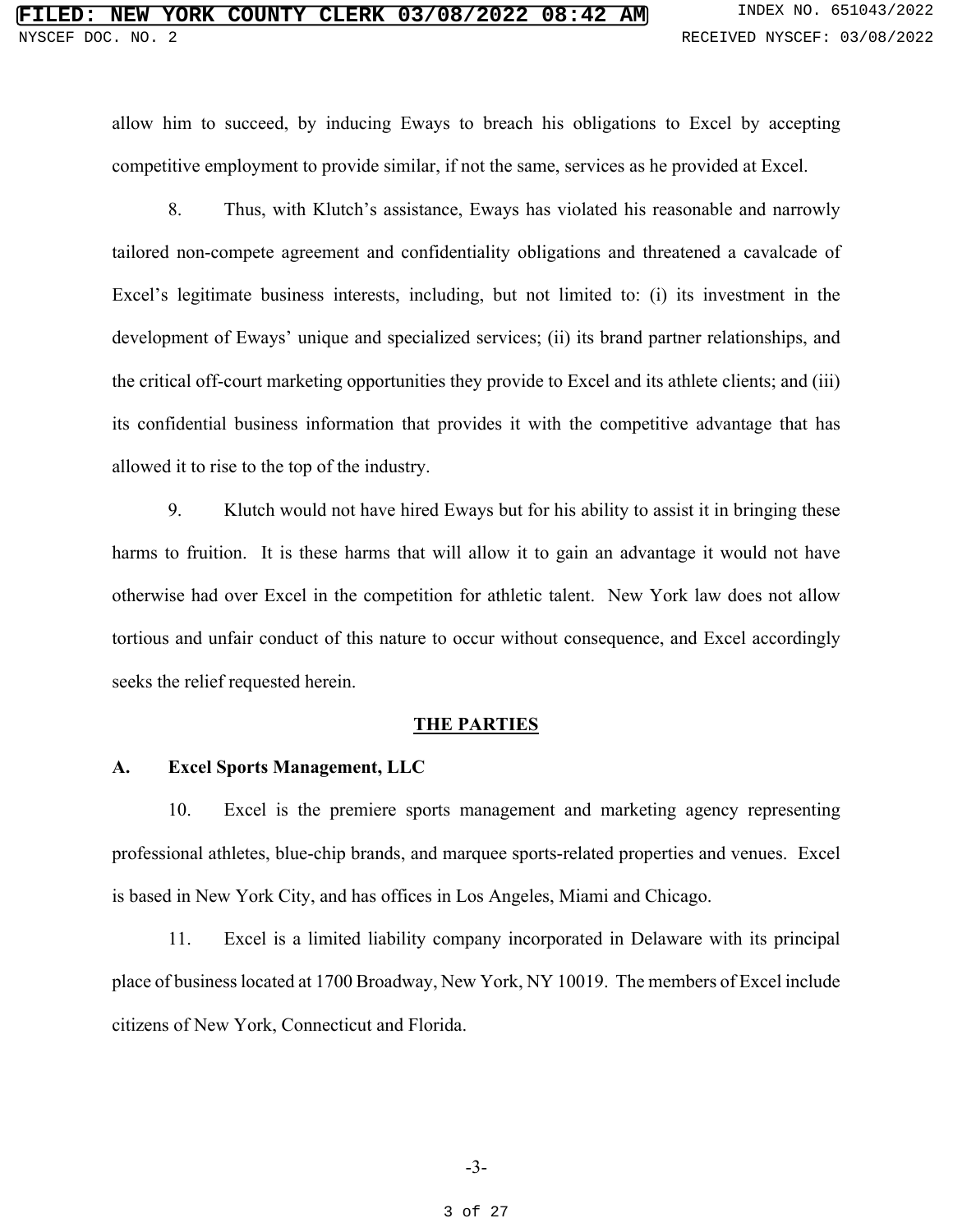### **B. Klutch Sports Group, LLC**

12. Klutch is a sports management company providing representation to professional athletes and sports-related properties.

13. Klutch is a limited liability company incorporated in Delaware with its principal place of business located at 9336 Civic Center Drive, Beverly Hills, CA 90210. Upon information and belief, the members of Excel include citizens of Ohio and California.

## **C. Eric Eways**

14. Eways was employed by Excel in its New York headquarters as its Vice President of Basketball Partnerships from on or about January 25, 2018 until his resignation on February 15, 2022. He commenced employment with Klutch thereafter in violation of his contractual and other obligations to Excel.

15. At all relevant times, Eways was a resident of the State of New Jersey.

## **JURISDICTION AND VENUE**

16. Jurisdiction and venue is proper under CPLR §§ 301 and 302 because Excel's principal place of business is in New York, Eways and Klutch regularly transact and conduct business in New York and derive income from services and/or transaction in New York, and Eways and Klutch have committed tortious acts within New York.

17. Venue is proper in this Court pursuant to CPLR § 503 because Excel maintains its principal place of business in New York County and because a substantial part of the events giving rise to the within claims occurred in New York County.

## **FACTUAL ALLEGATIONS**

## **A. Competition In The Sports Management And Marketing Industry**

18. Excel represents professional athletes with regard to their team contracts and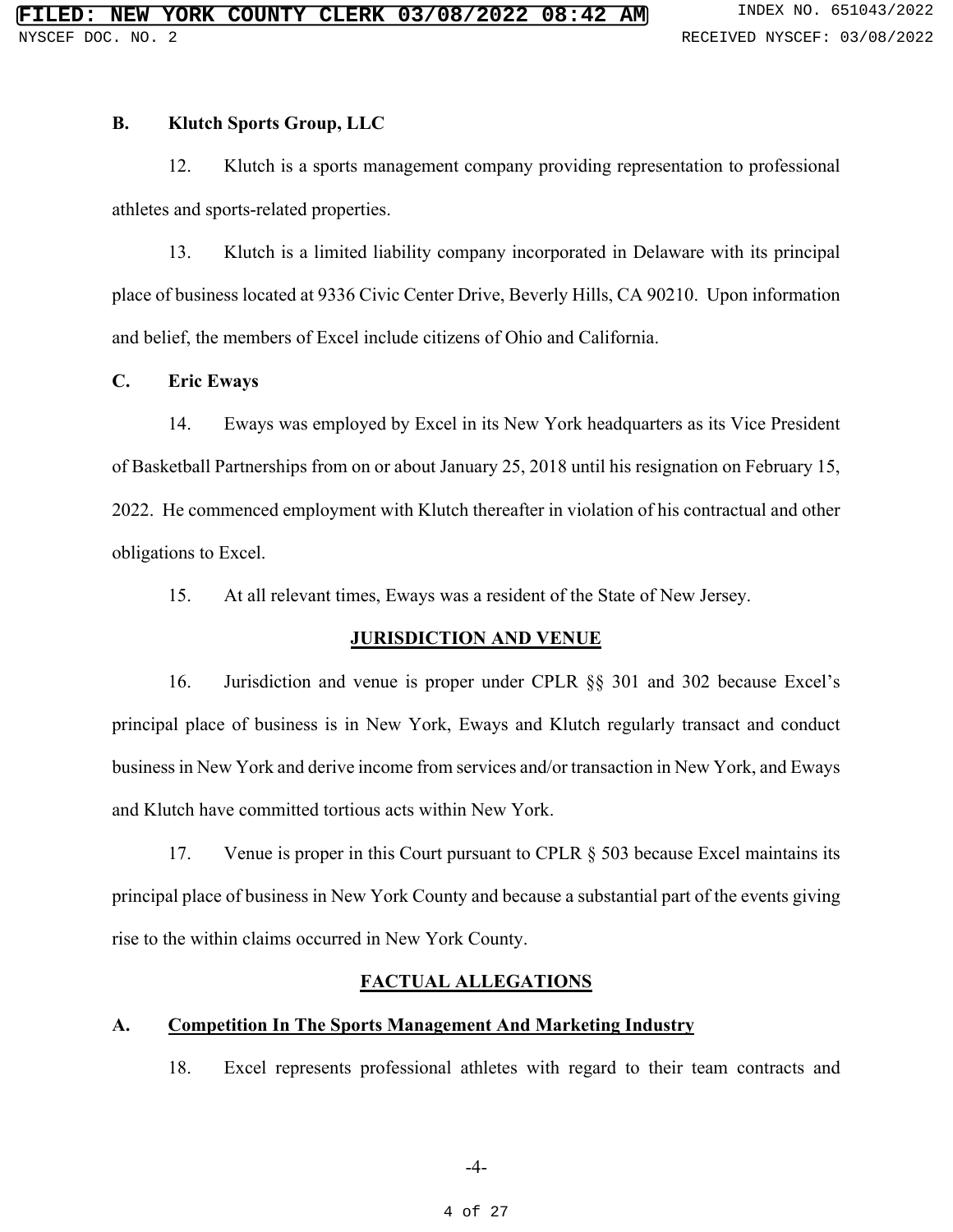various off-court endeavors, including sponsorship deals, endorsements, and other marketing opportunities. Excel also engages in brand marketing, in which Excel assists corporate clients with sponsorship and sports marketing investments, and sports properties, in which Excel forges partnerships between corporate brands and prominent sports teams, leagues and rightsholders through initiatives like jersey sponsorship, stadium naming rights, and event entitlements.

19. Excel is consistently ranked within the top three or four sports management agencies in the world by Forbes. However, Excel has almost universally been recognized as the top sports management agency with respect to basketball talent representation. Currently, Excel boasts a roster of more than 60 NBA star players, cumulatively including 3 NBA Rookie of the Year award-recipients, 61 All-Star appearances, and 53 NBA First-Round draft picks (the "NBA Talent").

20. Klutch was founded by Rich Paul in or around 2012 on the strength of his relationship with, and representation of, NBA star Lebron James. Klutch was originally located in Cleveland Ohio, but has been headquartered in Los Angeles, California since 2019.

21. For most of its existence, Klutch focused its efforts on representation of professional basketball players, with a current roster of 16-20 NBA players. Recently, Klutch has expanded into other sports and also sought to expand its footprint beyond talent representation.

22. Excel and Klutch are direct competitors in the niche sports management and marketing industry.

# **B. The Role of Off-Court Marketing In The Sports Management And Marketing Industry**

23. Excel does not just represent its athlete clients with respect to team contracts, but also with respect to lucrative, brand-building off-court marketing opportunities. These opportunities provide significant exposure and alternative income streams and are expected by

#### 5 of 27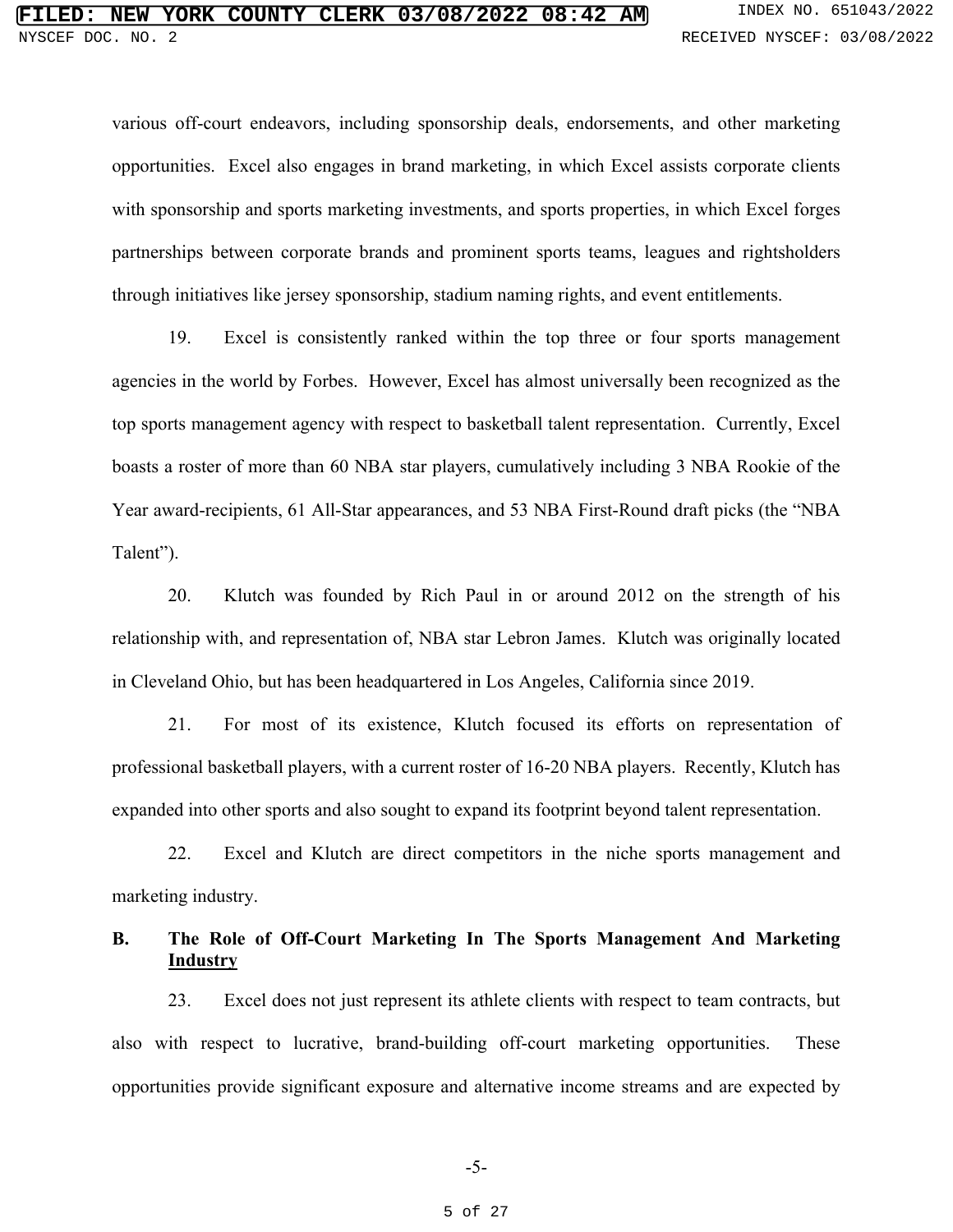athletes from the sports management agencies with which they contract. An agency's failure to provide such opportunities may lead to an athlete's dissatisfaction with their agency and may prompt the athlete to seek alternative representation. This is particularly true for Excel's NBA Talent, as basketball stars tend to be some of the most visible professional athletes in the world.

24. These off-court opportunities have taken on an additional and critical new role since July 2021, when the NCAA suspended its long-standing amateurism policy prohibiting athletes profiting from their names, images, and likenesses ("NIL") and obtaining agency representation in connection therewith. Thus, off-court marketing is the sole avenue through which Excel and its competitors can capitalize on this emerging market.

25. Excel therefore views the off-court opportunities as a critical component of the suite of services it provides to its athlete clients and works tirelessly to succeed in this regard. These off-court opportunities are vital in recruiting new athlete clients to Excel as well as ensuring that its current athlete clients are satisfied and continue to choose Excel for all of their sports management needs.

## **C. Excel's Vice President Of Basketball Operations Is Entrusted With Sourcing And Securing Off-Court Marketing Opportunities**

26. Off-court marketing opportunities are generally not sourced or negotiated by an athlete's on-court agent at Excel. Instead, the responsibility is entrusted to a highly skilled sales and marketing professional who, at Excel, is its Vice President of Basketball Partnerships.

27. The role demands an executive that has a variety of skills and talents to be effective, particularly in relationship development. The executive has to have a large network of contacts embedded within companies that have the budget for, and interest in, utilizing professional athletes for marketing purposes. The executive must also have the skills to expand that network through direct introductions, chance meetings at entertainment events, and aggressive cold-calling based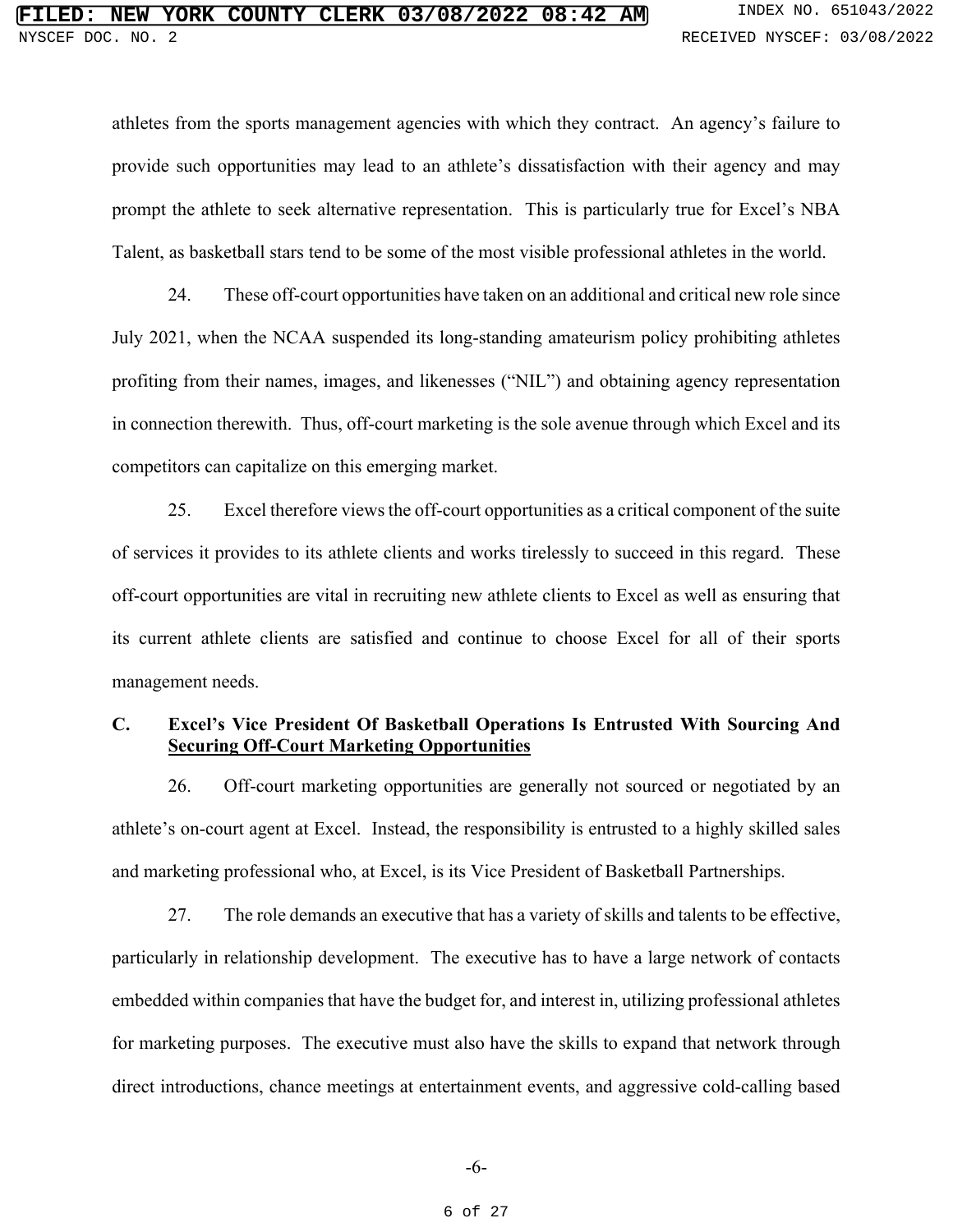on targeted research to develop new relationships. These relationships are the source from which most off-court opportunities flow.

28. These relationships arm the executive with information concerning marketing campaigns, corporate purchasing trends, and corporate marketing budgets. At Excel, its Vice President of Basketball Partnerships is the repository for this information and therefore its most important asset in capitalizing on these opportunities.

29. With the relationship in hand, the executive must be able to discern the characteristics and traits of the corporate client as well the goal of the advertising campaign to "marry" an appropriate athlete to the brand and campaign based upon their personality, passions, or other intangibles.

30. The executive must also have a deep understanding of the market for off-court opportunities for athletes, including: (i) the market value for sports talent; (ii) the cadence of endorsement sales; (iii) how to effectively target the right brands based on their marketing campaigns or other sports they sponsor; and (iv) how to balance brand investment parameters with athlete talent deliverables for the brand.

31. Because these opportunities are ultimately consummated by written contract, the executive must have exceptional negotiating skills and intimate familiarity with business terms, industry standards, and athlete preferences/requirements to secure the best deals for Excel's NBA Talent, including the ability to negotiate: (i) marketing rights to talent; (ii) brand category exclusivity (or non-exclusivity) protections; (iii) payment structures; and (iv) at times, equity consideration and royalty provisions. Notably, each marketing opportunity reduced to contract is covered by a confidentiality provision that shields all of the details of the deal from public disclosure.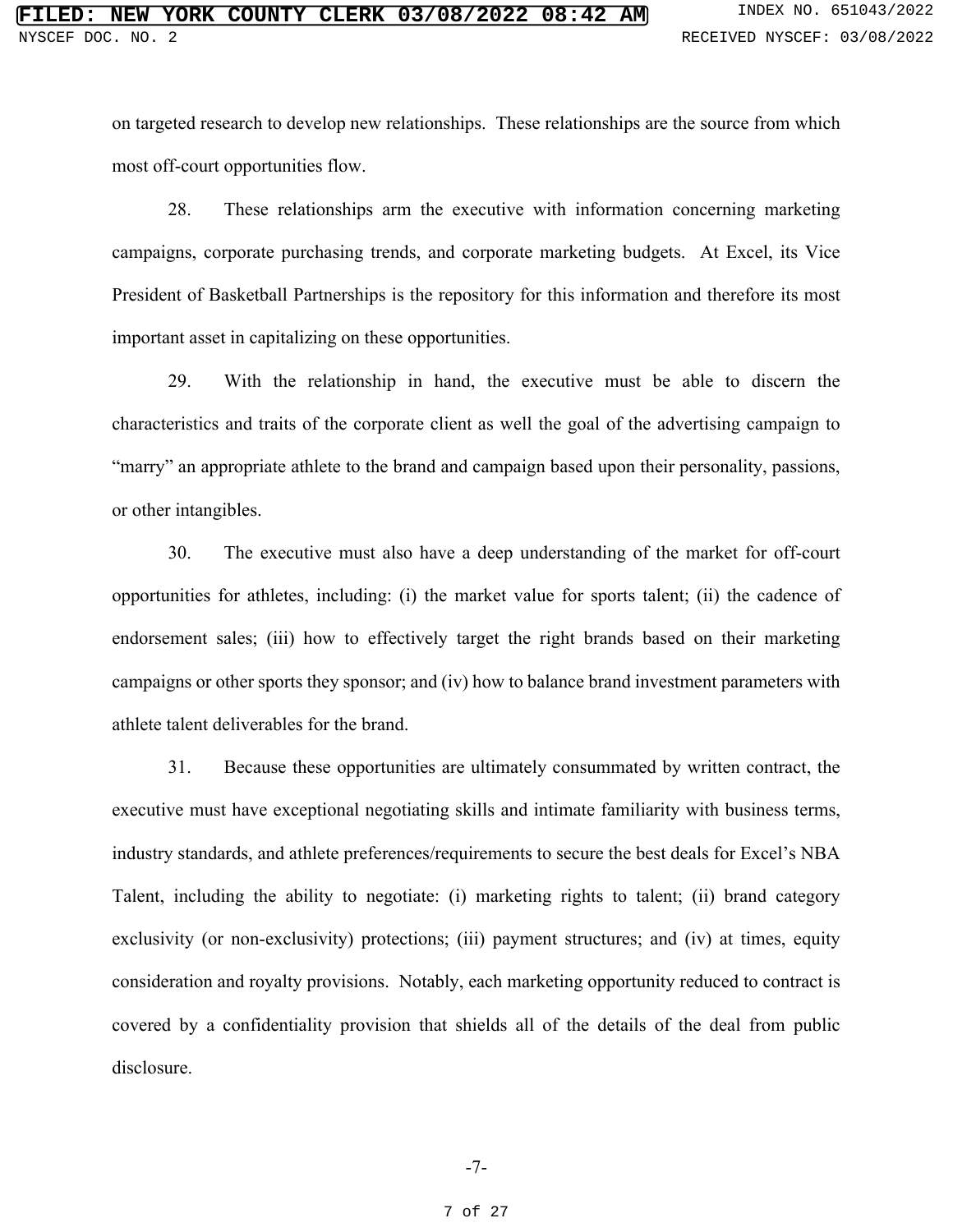32. Excel's Vice President of Basketball Partnerships has the authority to structure deal parameters on most deals with input only from the NBA Talent's sports agent or marketing manager, and final approval from the NBA Talent. Excel's Vice President of Basketball Partnerships is thus its most senior position at Excel directly responsible for all off-court marketing opportunities presented to Excel's NBA Talent.

### **D. Eways Employment With Excel**

33. In October 2017, Excel sought to recruit a new Vice President of Basketball Partnerships. This search proved challenging as experienced candidates are few and far between given the niche industry of professional athlete representation and the limited number of marketing opportunities for such athletes. There may be only 20-30 persons working in the United States in the basketball market with the expertise, seniority and professionalism Excel expects of its Vice President of Basketball Partnerships.

34. As a result, Excel broadened its search to candidates with only general sales and marketing experience in the sports industry, which led to the discovery of Eways as a potential candidate for the role.

35. At the time he was presented to Excel for the position, Eways had no previous experience in sourcing and negotiating off-court marketing opportunities for professional athletes. Although he had worked in marketing and sales in the sports industry and had exposure to corporate entities, Excel would be his first employment in the athlete representation industry.

36. Excel hired Eways as its Vice President of Basketball Partnerships based in New York in or around late January 2018. Notwithstanding his lack of experience, Excel believed its infrastructure, corporate relationship network, unique marketing strategies, and willingness to train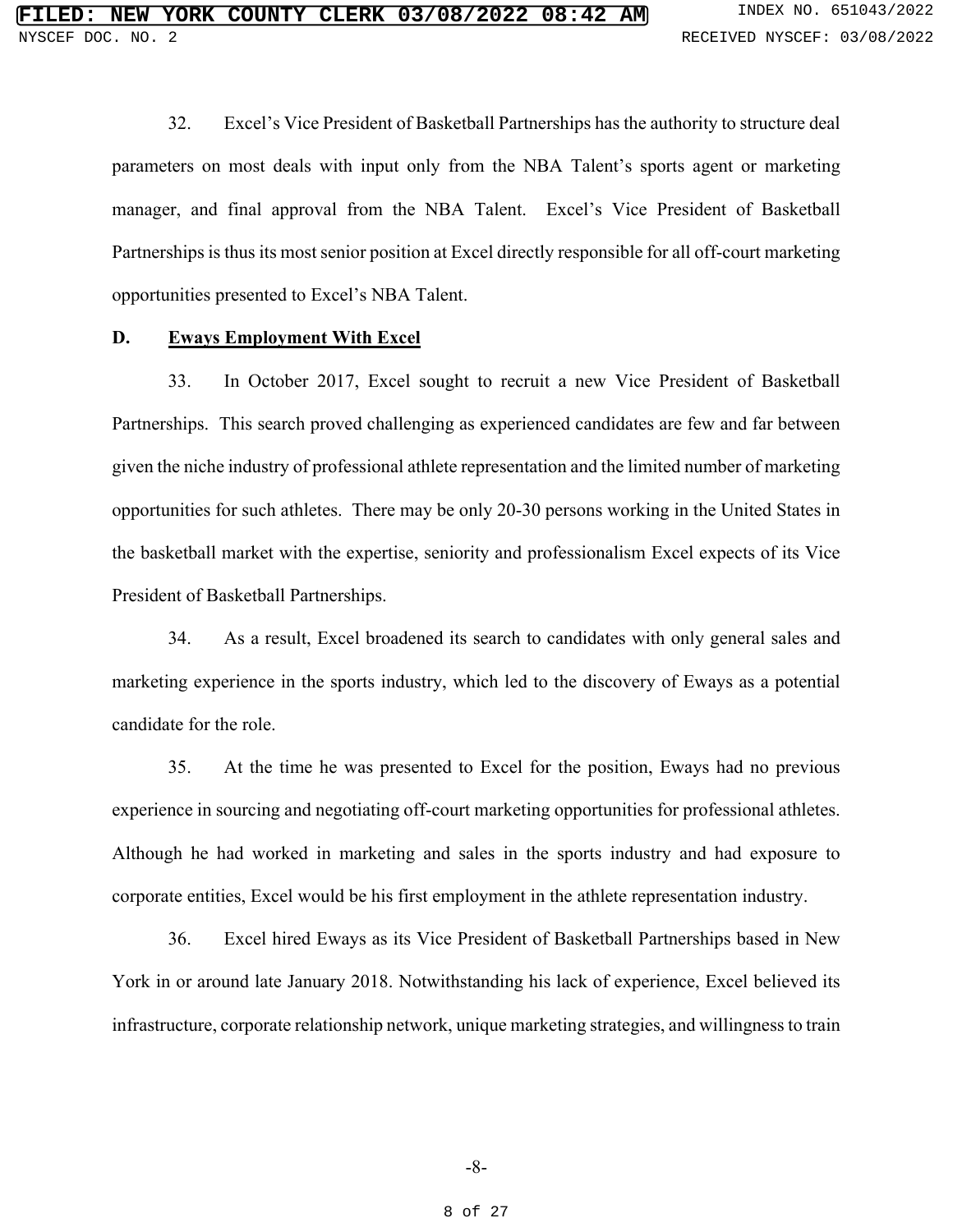and invest in Eways, along with his non-talent sales experience, would allow him to develop and succeed at Excel.

# **E. Eways Employment Agreement And His Contractual Commitments To Excel**

37. Eways executed an Employment Agreement dated January 25, 2018 as a condition of his employment memorializing the terms and conditions of his employment.

38. The initial term of Eways' employment was February 12, 2018 to December 31,

2019, but it was extended through December 31, 2021. Eways was paid a signing bonus, a

substantial base salary, and incentive payments based upon his participation in a Sales Incentive

Plan.

39. Eways' Employment Agreement described his responsibilities, in relevant part, as:

[L]eading basketball talent marketing sales, generating sales across other Company divisions, managing and training junior sales agents assigned to Employee, and any and all other general administrative and managerial tasks as directed by the Company.

40. The Employment Agreement further memorialized Eways' contractual

commitments to Excel upon which his employment was conditioned. He agreed that:

[H]e owe[d] a fiduciary duty to act loyally for the Company's benefit in all matters relating to his employment with the Company [and that he would] devote all of his working time, attention, knowledge and skills to the Company's business interests…

41. Eways acknowledged his exposure to Excel's confidential information:

Employee understands that the nature of Employee's position gives the Employee access to and knowledge of Confidential Information and placed Employee in a position of trust and confidence with the Company. Employee understands and acknowledges that the intellectual and/or artistic services Employee provides to the Company are unique, special, or extraordinary because, among other things, *the ability of Employee to establish, foster and maintain unique relationships with, and marketing and sales strategies for the benefit of, the Company's clients***.** Employee further understands and acknowledges that the Company's ability to reserve these for the exclusive knowledge and use of the Company is of great competitive importance and commercial value to the company and that the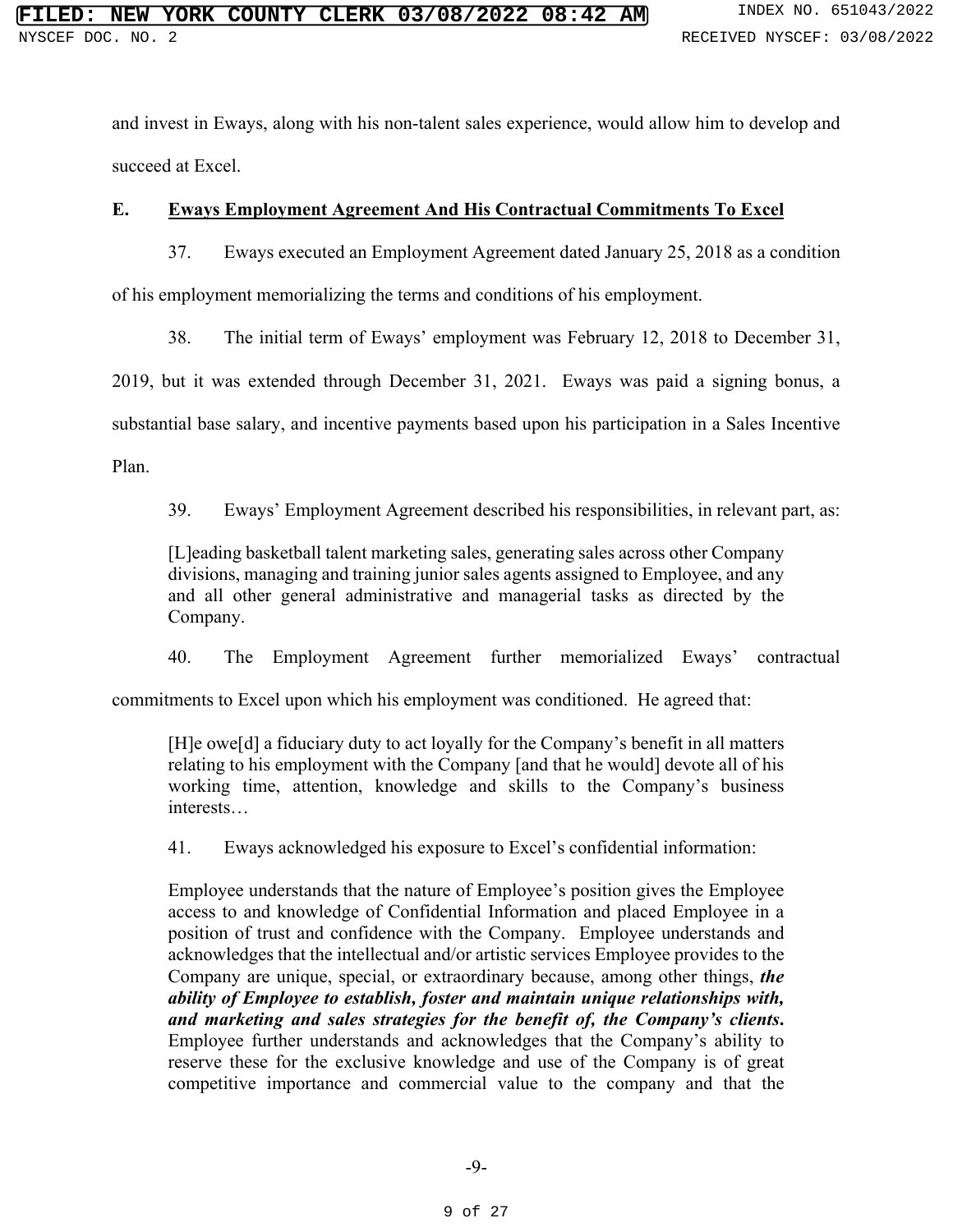improper use or disclosure by the Employee is likely to result in unfair or unlawful competitive activity.

42. Further, he acknowledged that Excel:

[The] Company has invested, and continues to invest, substantial time, money, and specialized knowledge into developing its resources, creating a client base, generating client and potential client lists, training its employees, *and improving its offerings in the talent representation and sports marketing industries*. Employee understands and acknowledges that as a result of these efforts, Company has crated, and continues to use and create, Confidential Information. This Confidential Information provides Company with a competitive advantage over others in the marketplace. Employee further acknowledges and agrees that, during the course of Employee's employment with the company, Employee will be given access to and become acquainted with Company confidential information and trade secrets, including, without limitation, the following...business plans and strategies, contracts, contract terms, pricing policies, commission rates, pricing information, marketing recruiting and promotional strategies, client lists, contact details of clients, personnel lists, personnel data, organizational structure, compensation structure, and other similarly confidential or proprietary materials…

43. To protect Excel's confidential information, Eways agreed he would not:

[D]uring the course of employment or at any time following the termination (voluntary or otherwise) of Employee's employment relationship with the Company, either directly or indirectly, or by action in concert with others, either for Employee's own benefit or for the benefit of any other person or …disclose, disseminate or publish any Confidential Information…in any manner without the prior written consent of the Company[.]

44. Eways also agreed to restrictions on his ability to solicit Excel's professional athlete

clients as follows:

For a period of eight (8) months following the termination (voluntary or otherwise) of Employee's employment relationship with the Company, Employee shall not directly or indirectly, or by action in concert with others, either for Employee's own benefit or for the benefit of any other person or entity, represent as a client or provide services to, or solicit to represent as a client or provide services to….any person or entity that (i) was a client of the company within the twelve (12) month period preceding the termination of Employee's employment with the Company and with whom Employee, or other employees of the Company reporting to or working with Employee, had dealings while Employee was employed with the Company, or (ii) was a prospective client of the Company who was actively solicited by the company within the twelve (12) month period preceding the termination of Employee's employment with the Company and Employee participated in such solicitation.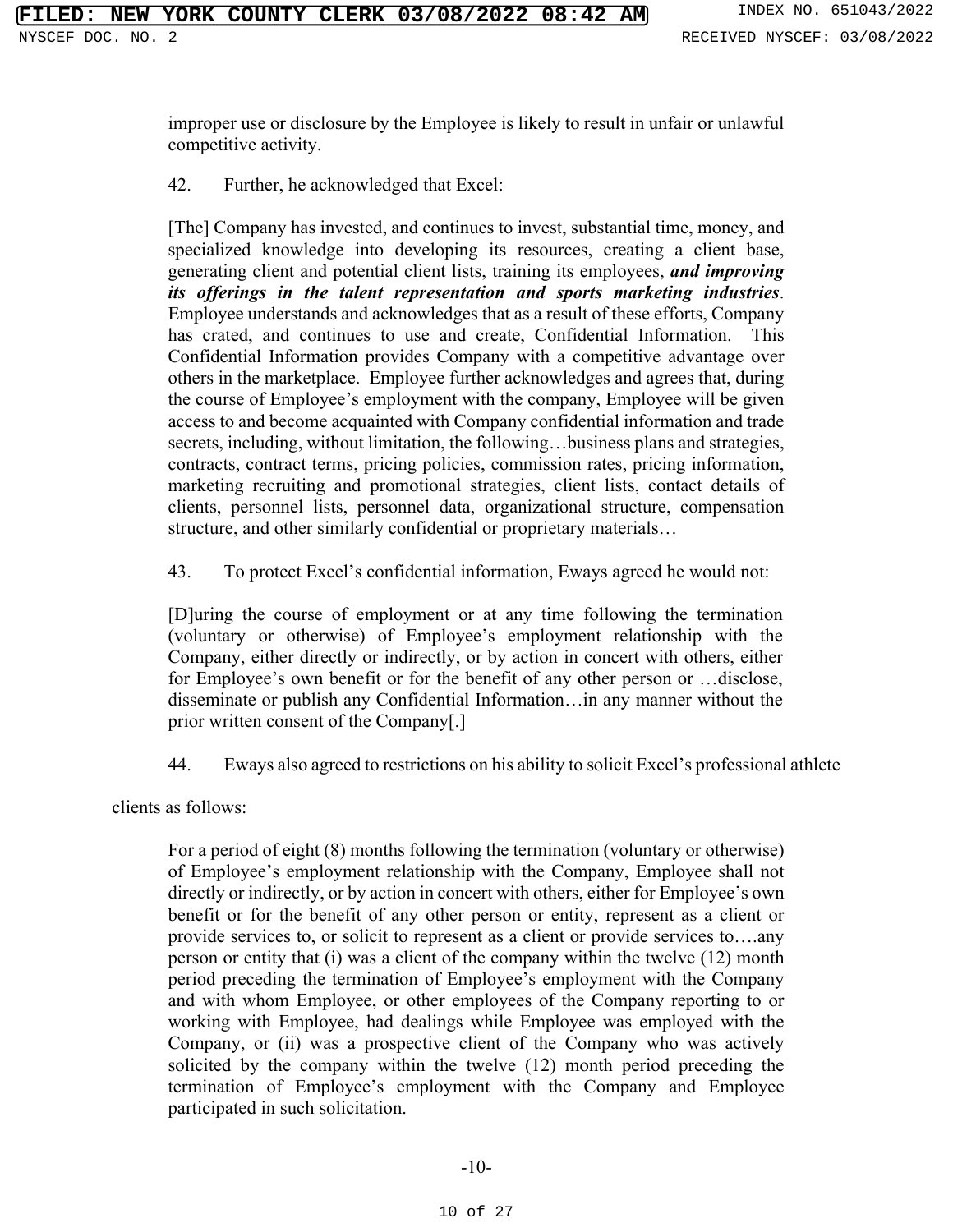45. And finally, Eways agreed to a non-compete provision providing as follows:

For a period of eight (8) months following the termination (voluntary or otherwise) of Employee's employment relationship with the Company, Employee will not directly or indirectly, perform services in the [United States] in the nature of services performed for the Company on behalf of…any Primary Competitor.

*Id.* at Ex. B,  $\P$  (c).

46. "Primary Competitor" is defined to include only those agencies that Excel determined constitute competitors positioned to unfairly compete with it through the exploitation Excel's confidential information and relationships One of those agencies was Klutch.

47. The non-compete restriction was crafted to narrowly protect Excel from the specific harms it believed Eways could inflict on its legitimate business interests by virtue of his senior position. Eways agreed that his actual or threatened breach(es) of his contractual obligations to Excel would effect irreparable harm on Excel and that Excel would be entitled to a temporary restraining order and preliminary and permanent injunctive relief.

48. Each of Eways' contractual commitments were designed to survive termination of Eways' employment or the expiration of the Employment Agreement.

49. The Employment Agreement and surviving contractual commitments are controlled by New York law.

# **F. Excel's Investment In Training And Developing Eways To Provide Unique And Specialized Services**

50. Given Eways' lack of experience, Excel devoted extensive time and resources into his development and essentially provided him with its own playbook on off-court marketing that provided it with success in competing with other agencies for marketing opportunities for its NBA Talent.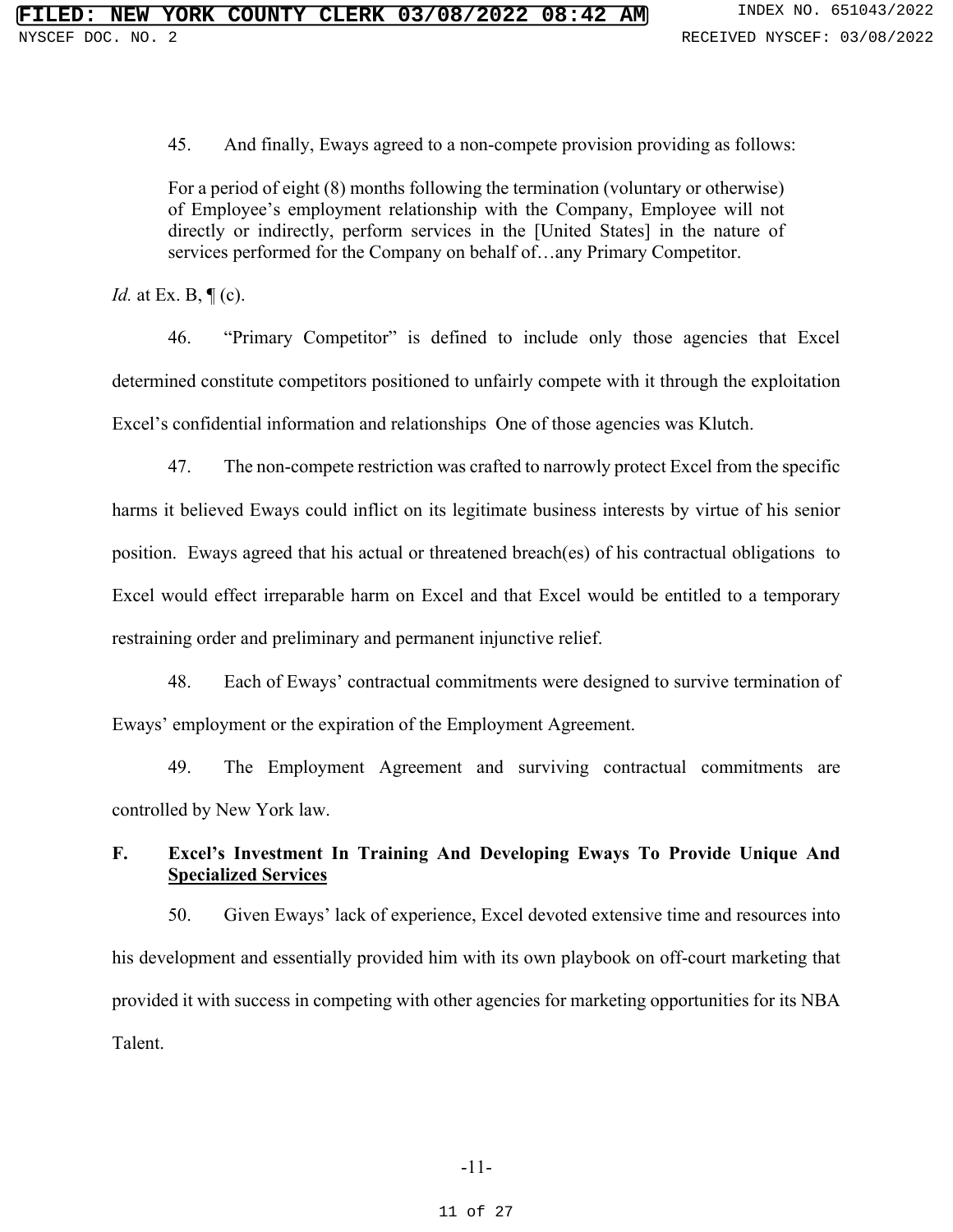51. To begin, Excel immediately integrated Eways' into its team of NBPA-certified player agents, who represent Excel's NBA Talent with respect to team contracts, and marketing managers, who, among other things, support Excel's NBA Talent by managing their commitments under marketing deals. His immersion within Excel's basketball function was supplemented by periodic and ongoing internal and external trainings designed to convert his general sales skills into an expertise in talent sales.

52. Excel hired additional personnel to directly support Eways in any capacity he deemed necessary.

53. Excel invested heavily in publicizing and promoting Eways to the basketball community at large including paying for him to attend high-profile events, conferences, and key meetings, for the purpose of allowing him to develop relationships with corporate sponsors in those markets.

### **G. Eways' Exposure To Excel's Confidential Information And Relationships**

#### **i. Off-Court Marketing Business**

54. Excel introduced Eways to its existing brand partners that Excel knew were predisposed to allocating marketing budgets towards endorsements with professional athletes. Eways did not have any pre-existing relationships with brand partners developed for the purpose of providing professional athletes for marketing campaigns.

55. Excel maintains a detailed electronic profile on each of these brand partners that contains, among other information: (i) all points of contact within the relationship, including personal details on each of those points of contact; (ii) all historical deals and deal terms; (iii) information about proposed marketing campaigns and the "story" a given brand partner likes to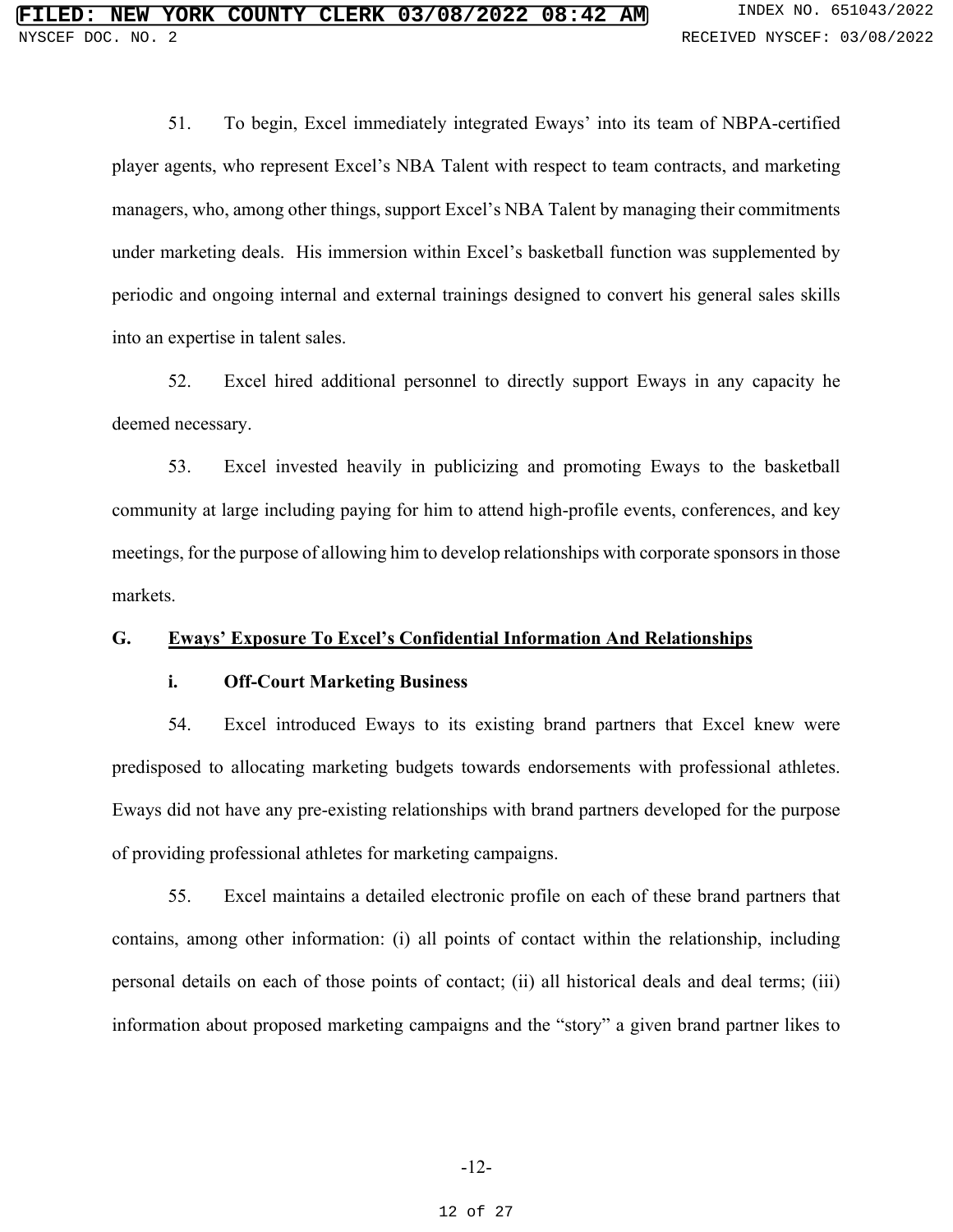tell through advertising; and (iv) relevant information learned by any Excel employee concerning the brand partner.

56. Excel also paved the way for Eways to have an audience with numerous new brand partners. Eways' association with Excel provided him with a significant advantage in developing relationships as companies knew that Excel boasted a roster of some of the most marketable talent in professional basketball.

57. The relationships Excel supported him in developing allowed him to serve as the repository of critical brand partner information, such as campaigns, budgets, and preferences, to be used strategically by Excel for its benefit and that of its NBA Talent.

58. Excel also granted Eways access to intimate and confidential details on its NBA Talent, which allowed him to paint a portrait of how they might be pitched for marketing purposes, as well information concerning their historical deals, which allowed him to asses viable opportunities and develop negotiation strategies.

59. Eways was also privy to Excel's most sensitive marketing strategies and initiatives as the most senior executive responsible for off-court basketball marketing. Indeed, as recently as November 2021, Eways attended Excel's annual basketball summit where Excel disclosed its strategic roadmap for the continued growth and expansion of Excel's presence in basketball.

60. Excel's unique and specialized marketing processes, strategies, and "know-how" is perhaps its biggest competitive advantage in the industry. Many of Excel's competitors are fairly young entrants into the industry. Excel, in contrast, was founded by successful industry agents who have worked tirelessly over the last 20 years to outperform competitors by installing critical business processes and deploying novel marketing strategies. Excel's business model, and its constituent components, are a differentiator among its competitors.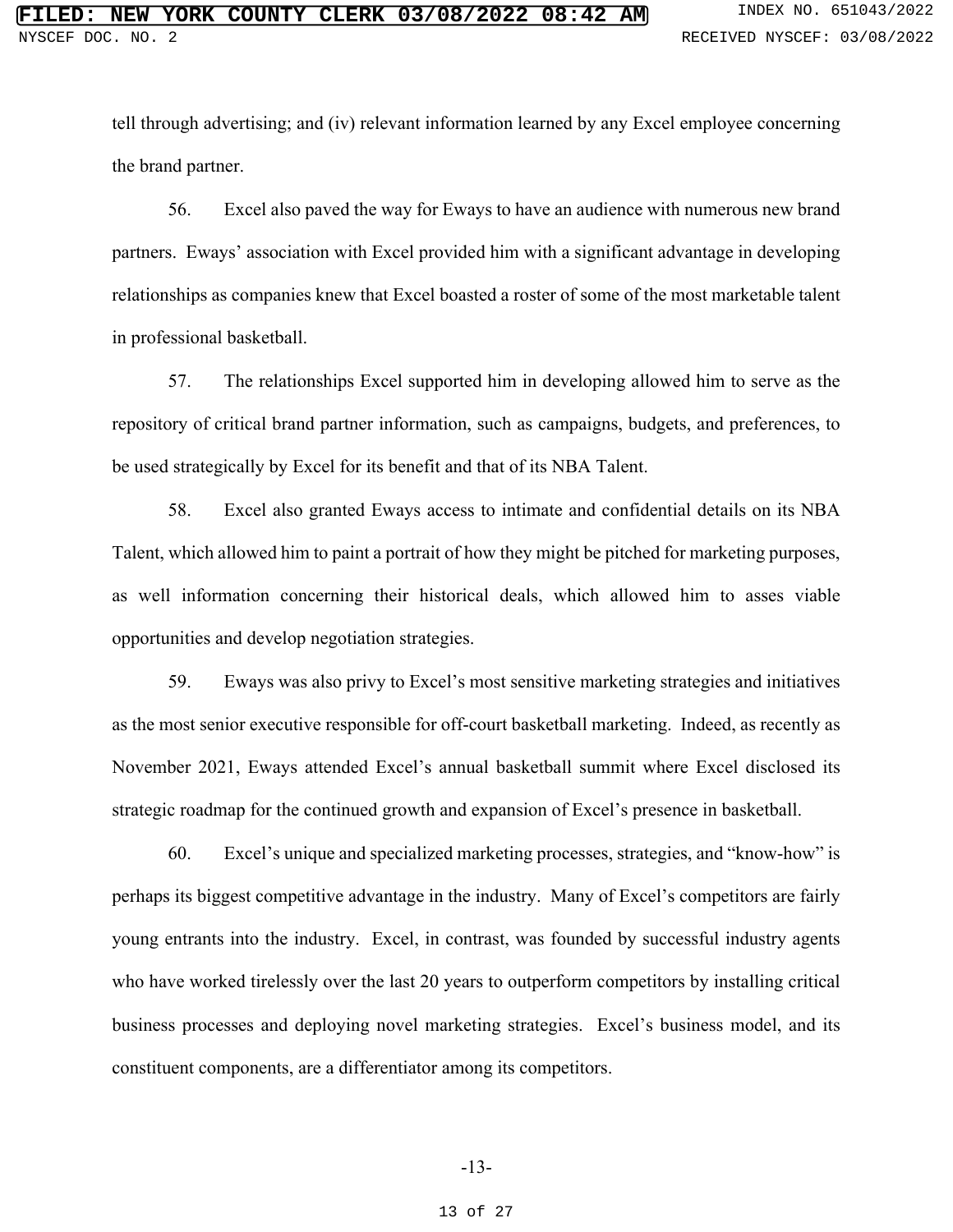61. Excel takes reasonable measures to protect the secrecy of much of the information outlined above. These measures including maintaining IT security and infrastructure; ensuring compliance with documented security policies and protocols focused on protecting data from being accessed by unauthorized users, both inside and outside Excel; utilizing unique user IDs and strong passwords; and requiring all employees to sign confidentiality agreements, which notify employees that the disclosure of confidential information is strictly prohibited.

62. Collectively, Excel's investments, its relationships, its stature and roster of NBA Talent, and its confidential information and unique marketing approach, armed Eways with the tools to succeed in a field with which he had limited direct experience before joining Excel and developed him into a successful and valuable asset for Excel in growing corporate relationships that translated into marketing opportunities for Excel's NBA Talent.

### **ii. NIL Business**

63. The NIL business is a new and fertile opportunity for agencies to establish relationships with student-athletes before they become professional through the provision of representation for the purposes of marketing opportunities.

64. Excel directed Eways to assume responsibility for working with Excel's analytics division to develop a proprietary analytical tool for purposes of identifying and recruiting potential NIL athletes. Eways also developed Excel's recruiting pitches for student-athletes focused on the marketing opportunities Excel could present. In short, Eways served as a key member of Excel's leadership team in creating the blueprint for Excel's success in this highly competitive and emerging business.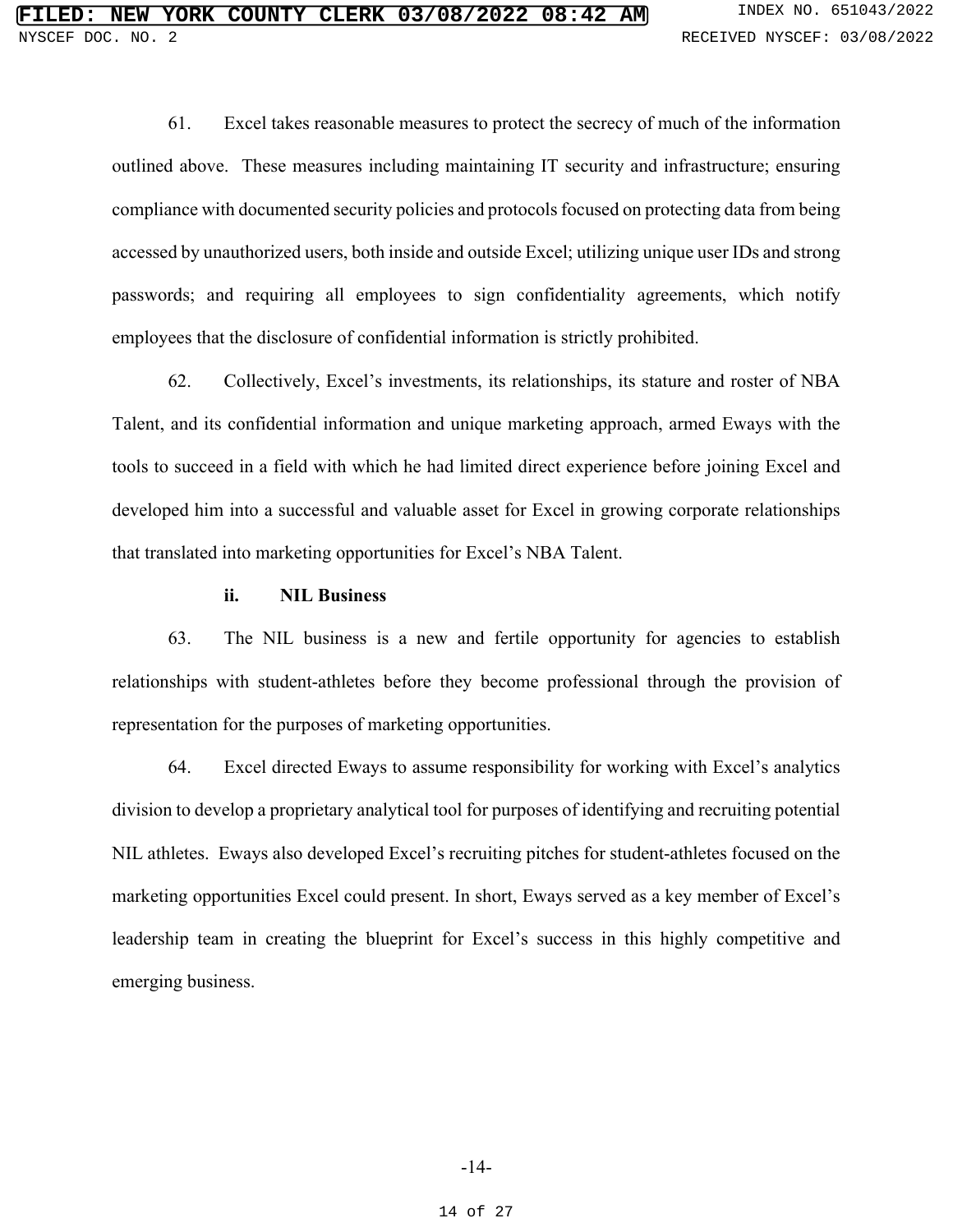#### **iii. Properties Business**

65. Although Eways did not have direct responsibility for Excel's Properties business, he was regularly exposed to Excel's confidential information in this space during twice-weekly sales meetings.

66. For example, Eways was exposed to the status of ongoing or potential projects, the identities of brand partners that expressed an interest in participating in a properties partnership, the budgets and specific types of projects such brand partners expressed an interest, and deal terms and structures, the latter of which were always memorialized with confidentiality clauses. Eways also learned of Excel's pricing structures through which it generates revenue from the sports properties it represents.

# **H. Eways' Performance And Conduct Leading Up To The Resignation Of His Employment**

67. Armed with Excel's confidential information, equipped with the training and tools bestowed on him, buttressed by Excel's NBA Talent, and capitalizing on Excel's corporate relationships, Eways performed well for the bulk of his tenure at Excel, securing millions of dollars in off-court marketing opportunities for Excel's NBA Talent.

68. However, his performance declined in the months leading to his resignation of employment. Specifically, the value of marketing opportunities he secured for Excel's NBA Talent fell 78% from the same three-month period a year prior.

69. In November 2021, Eways verbally agreed to a further two-year extension of his Employment Agreement through December 2023. Despite being presented with a written extension memorializing the verbal agreement, he never signed it.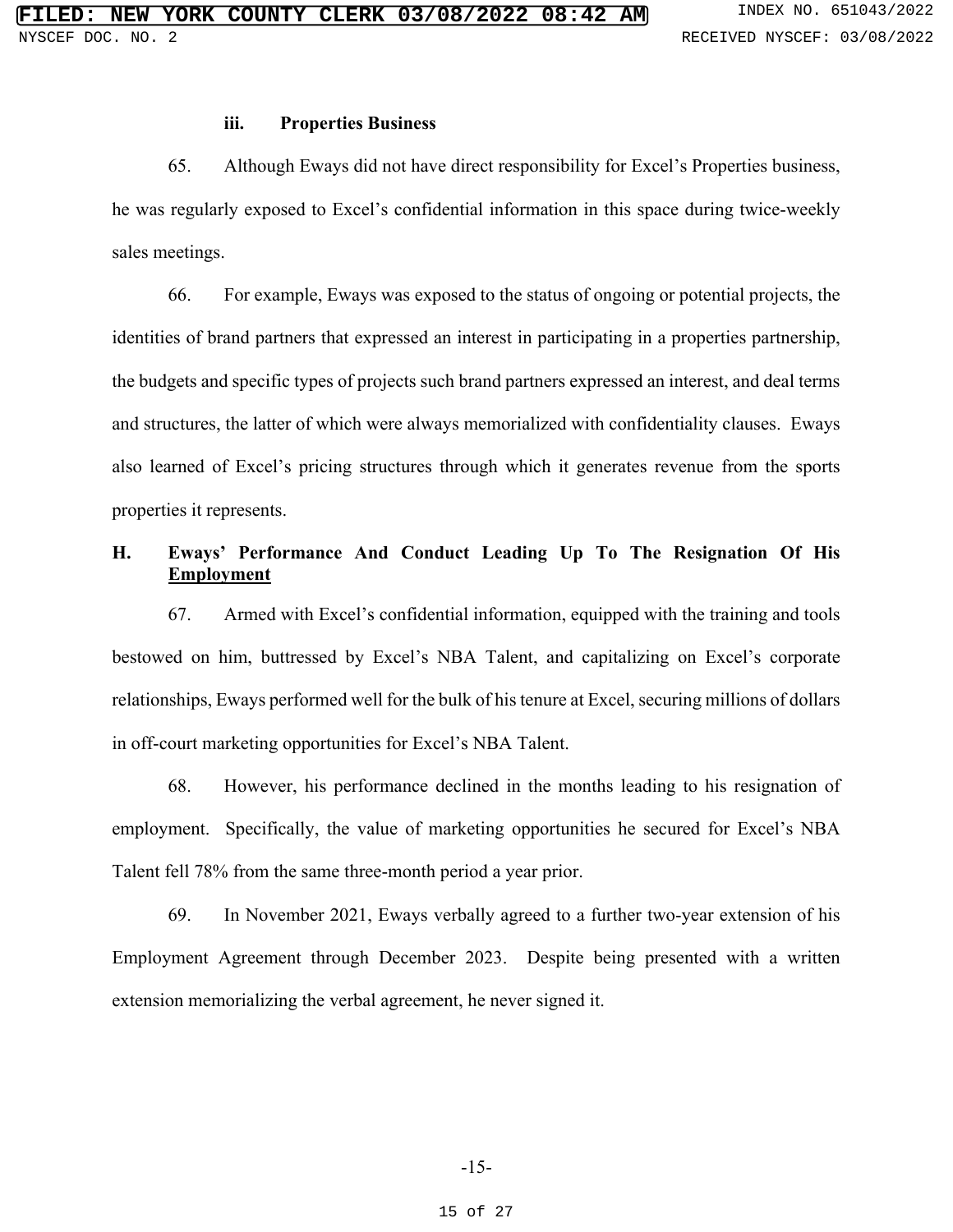70. On February 15, 2022, Eways emailed Excel's President and Chief Business Officer to inform them of his resignation, effective immediately. That same day, Excel sent Eways a letter reminding him of his post-employment obligations to Excel.

71. On or about February 17, Excel learned that Eways accepted employment with Klutch and, according to his LinkedIn profile, he began as its Head of Marketing as of March 2022. Upon information and belief, his duties and responsibilities with Klutch are coextensive with, or greater than, his duties and responsibilities at Excel and including oversight of off-court marketing opportunities for professional athletes.

72. On or about February 24, Excel, through counsel, notified Klutch of Eways' postemployment obligations to Excel. On February 28, Klutch acknowledged receipt and stated that it nevertheless intended to continue Eways' employment.

# **I. Eways' And Klutch's Conduct Constitutes Unfair Competition That Unlawfully And Irreparably Harms Excel**

73. By virtue of his employment with Klutch, Eways has wrongfully violated his reasonable non-compete agreement which is narrowly tailored to protect Excel's legitimate business interests.

74. By virtue of his employment with Klutch, Eways has wrongfully violated his duty of loyalty and fiduciary duty to Excel.

75. By virtue of his employment with Klutch, Eways has wrongfully redirected brand partner relationships and goodwill, to which he was introduced and permitted to develop for the benefit of Excel, to Klutch, harming Excel's legitimate business interests.

76. By virtue of his employment with Klutch, Excel's NBA Talent will lose off-court marketing opportunities, and Excel will lose resultant commissions, the number and value of which cannot be calculated, harming Excel's legitimate business interest.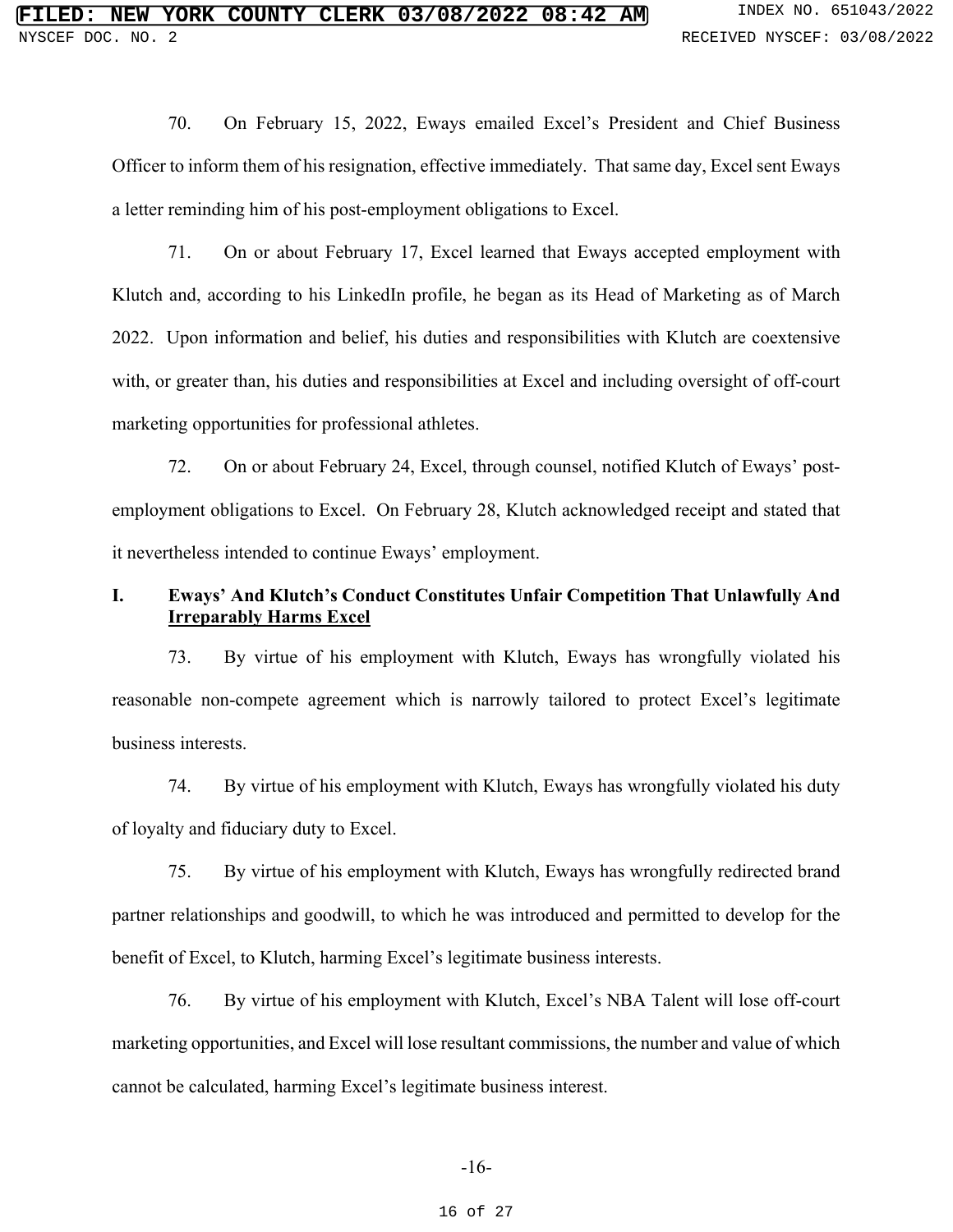77. By virtue of his employment with Klutch, Eways has denied Excel the value of his unique and specialized services, including the brand partner relationships Excel supported him in establishing, which he developed only because of Excel's investment of time and resources in him and in which Excel as a legitimate business interest.

78. By virtue of his employment with Klutch, Eways will wrongfully and inevitably disclose non-public and confidential information that Excel took reasonable steps to protect from the view of the public and its competitors, including but not limited to: (i) marketing plans and strategies; (ii) brand partner information, preferences, and historical deal terms; (iii) personal and confidential information concerning Excel's NBA Talent; (iv) its analytical tool and the data used to develop the same, supporting Excel's NIL business; and (v) pricing, deal terms, and brand partner information for use in Excel's Properties business, which individually or collectively, will harm Excel's legitimate business interest in keeping this information protected from competitors.

79. Klutch tortiously interfered with Excel's contractual rights by inducing and aiding and abetting Eways to breach his Employment Agreement and/or employing and/or continuing to employ Eways despite being on notice of Eways' contractual and other post-employment obligations to Excel, contributing to the harms to Excel's legitimate business interests identified above.

80. Klutch has also wrongfully capitalized on the investment Excel made in Eways, wrongfully taken the brand partner relationships belonging to Excel, wrongfully taken off-court marketing opportunities belonging to Excel and its NBA Talent, and wrongfully taken the confidential information entrusted to Eways, all for the purpose of unfairly competing with Excel.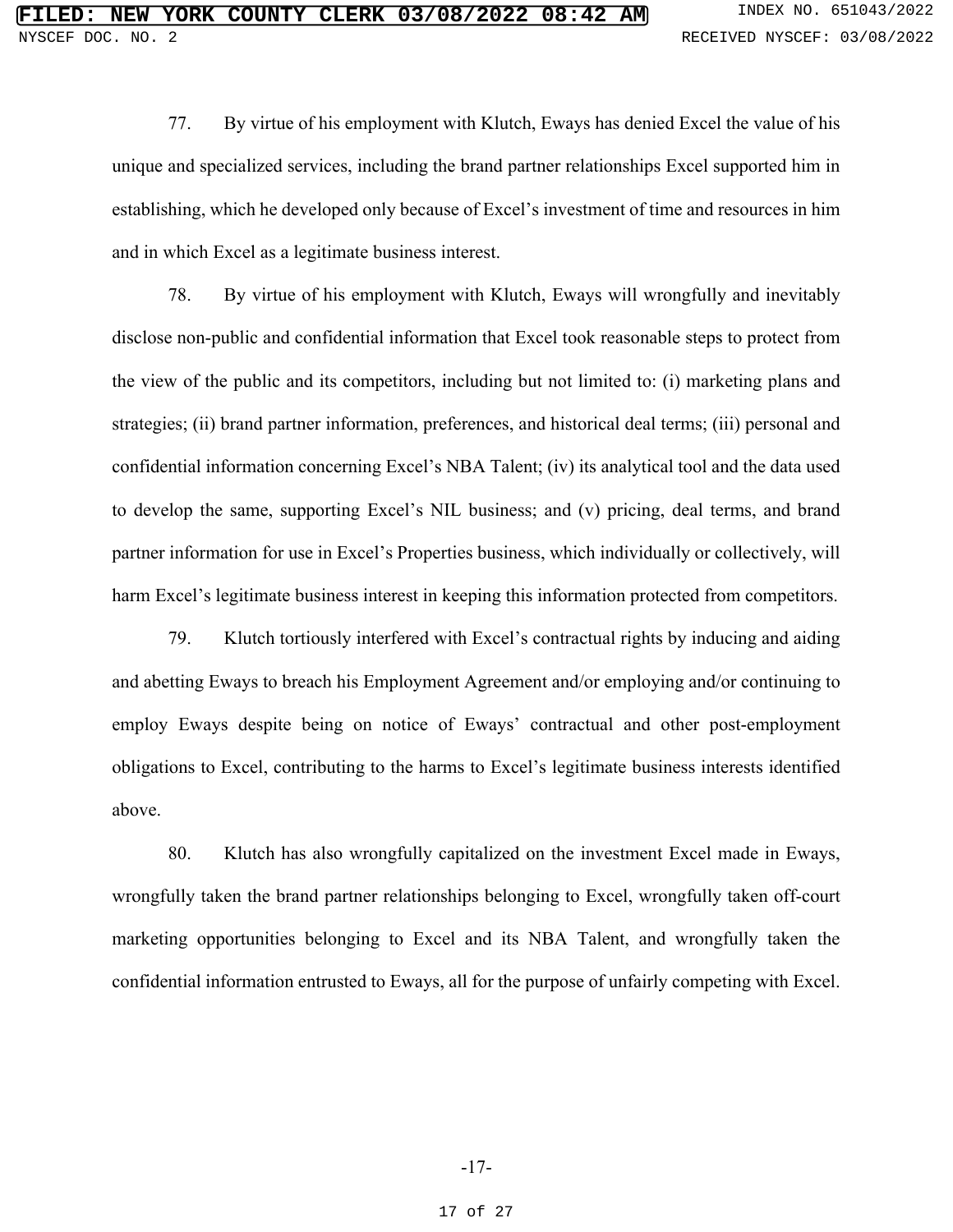#### **COUNT I**

## **BREACH OF CONTRACT (Against Eways)**

81. Excel incorporates by reference and realleges the allegations contained in Paragraphs 1 through 80 above as if fully set forth herein.

82. Eways entered into a valid, binding and enforceable Employment Agreement with Excel that required him to protect and not disclose Excel's confidential information and which required him not to work for a selection of competing sports marketing agencies for a period of eight months.

83. These restrictions survived the termination of the Employment Agreement and the termination of Eways' employment.

84. The restrictions on Eways' ability to disclose confidential information or to accept employment with one of the identified sports marketing agencies, including Klutch, are reasonable in scope and duration, narrowly tailored to protect Excel's legitimate business interests, and due not impose an undue burdens on Eways.

85. Excel performed all of its obligations under the Employment Agreement.

86. Eways breached his obligations under the Employment Agreement by accepting competitive employment with Klutch in violation of the non-compete provision, and has breached or will breach his confidentiality obligations by having disclosed, or inevitably disclosing, Klutch's confidential information.

87. Eways' breach of his contractual duties will directly and proximately cause Excel to suffer irreparable damage and injury, as outlined above, and it will be impossible to ascertain with any degree of certainty the exact amount in money damages that will be caused to Excel and that Excel will continue to suffer by Eways' continued acts.

#### -18-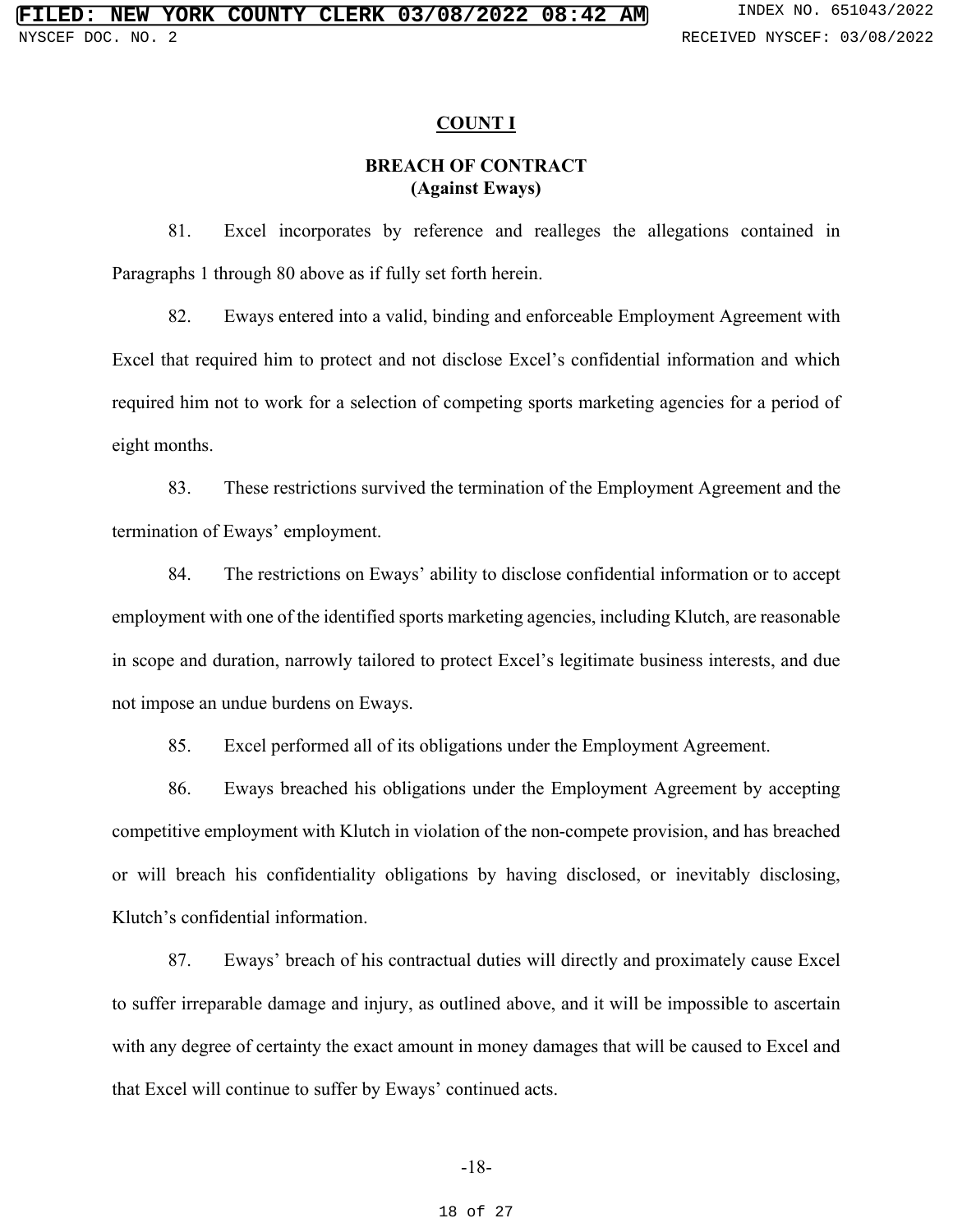88. Excel has also incurred incidental and consequential damages that were reasonably

within the anticipation of Excel and Eways when he entered into the Employment Agreement.

89. Excel's damages cannot be adequately compensated through remedies at law alone,

thereby requiring equitable relief in addition to compensatory and punitive relief.

## **COUNT II**

## **BREACH OF FIDUCIARY DUTY AND DUTY OF LOYALTY (Against Eways)**

90. Excel incorporates by reference and realleges the allegations contained in Paragraphs 1 through 89 above as if fully set forth herein.

91. By virtue of Eways' contractual and employment relationship with Excel, Excel reposed trust and confidence in Eways to provide services, and to refrain from acting in any manner contrary to Excel's interests.

92. Eways undertook such trust and confidence.

93. By reason of the foregoing, Eways owed Excel a fiduciary duty and duty of loyalty to act in good faith and in Excel's best interests. Eways owed these duties to Excel independent of any contractual obligations to the Company.

94. Such fiduciary duty and duty of loyalty owed by Eways to Excel existed throughout his employment with Excel and survived the termination of that employment.

95. Eways breached his fiduciary duty and duty of loyalty to Excel by engaging in the wrongful activity as described herein including, but not limited to, absconding with Excel's brand partner relationships, attending a highly sensitive sales meeting at a time when he was preparing to depart for Klutch, and joining Klutch with an intention (or a necessity) to disclose Excel's confidential business information.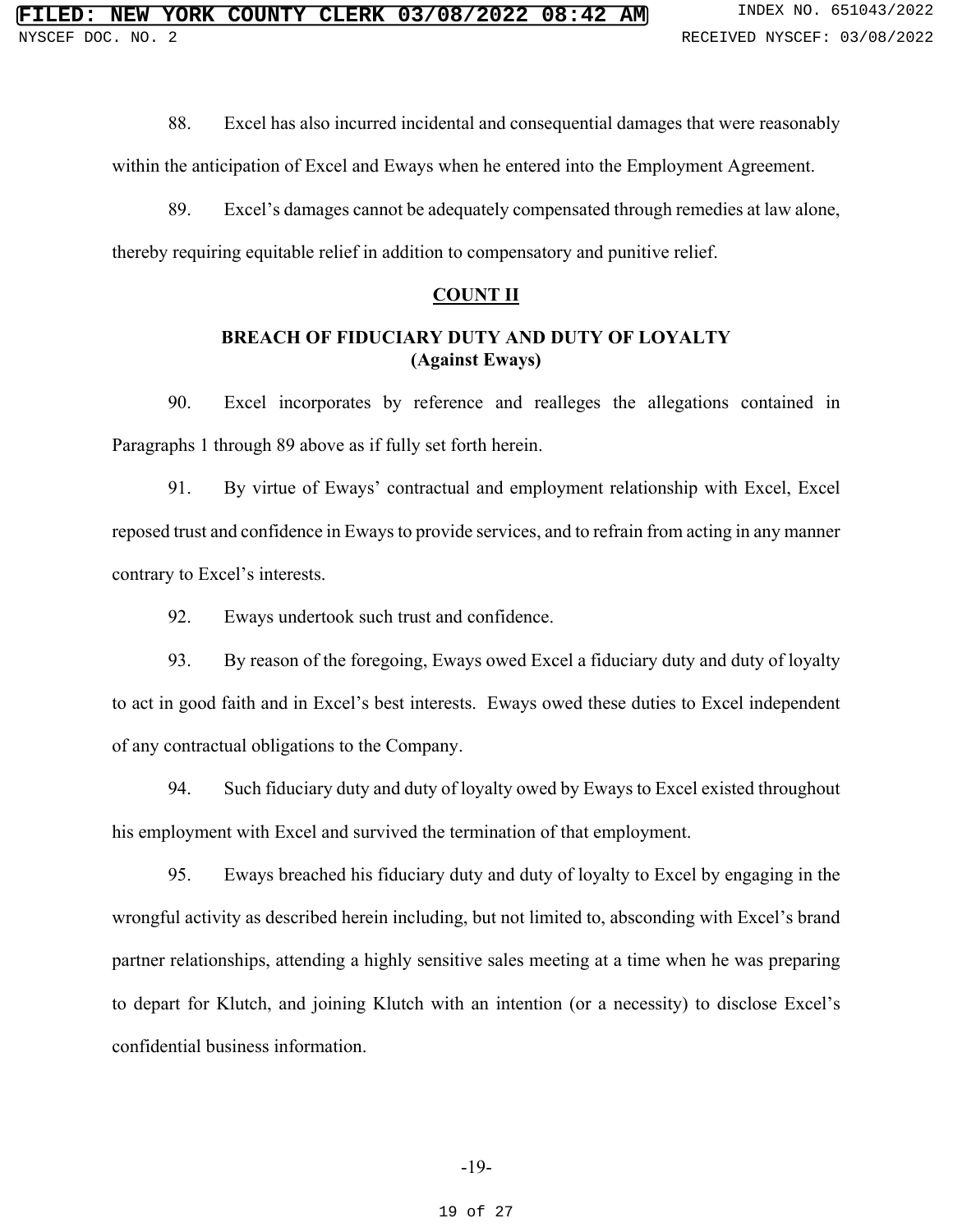96. Eways' actions were and are willful and malicious and without legal justification or excuse.

97. Eways' breach of his fiduciary duty and duty of loyalty has and will continue to directly and proximately cause substantial damage to Excel and its business, including damage to its reputation.

98. Eways' breach of his fiduciary duty and duty of loyalty has and will continue to directly and proximately cause Excel to suffer great and irreparable damage and injury, and it will be impossible to ascertain with any degree of certainty the exact amount in money damages that will be caused to Excel. Excel will continue to suffer by Eways' continued acts.

#### **COUNT III**

## **TORTIOUS INTERFERENCE WITH CONTRACT (Against Klutch)**

99. Excel incorporates by reference and realleges the allegations contained in Paragraphs 1 through 98 above as if fully set forth herein.

100. The Employment Agreement executed by Eways constitutes a valid and enforceable contract and Eways' contractual commitments which survive the termination of the Employment Agreement and his employment with Excel are reasonable in geographic and temporal scope, narrowly tailored to protect Excel's legitimate business interests, and do not impose an undue burden on Eways.

101. Excel has a contractual and business expectancy that Eways would abide by the restrictions in the Agreement.

102. Upon information and belief, Klutch was aware of the restrictive covenants contained in the Employment Agreement executed by Eways, and the attendant contractual and business expectancies between Excel and Eways.

#### -20-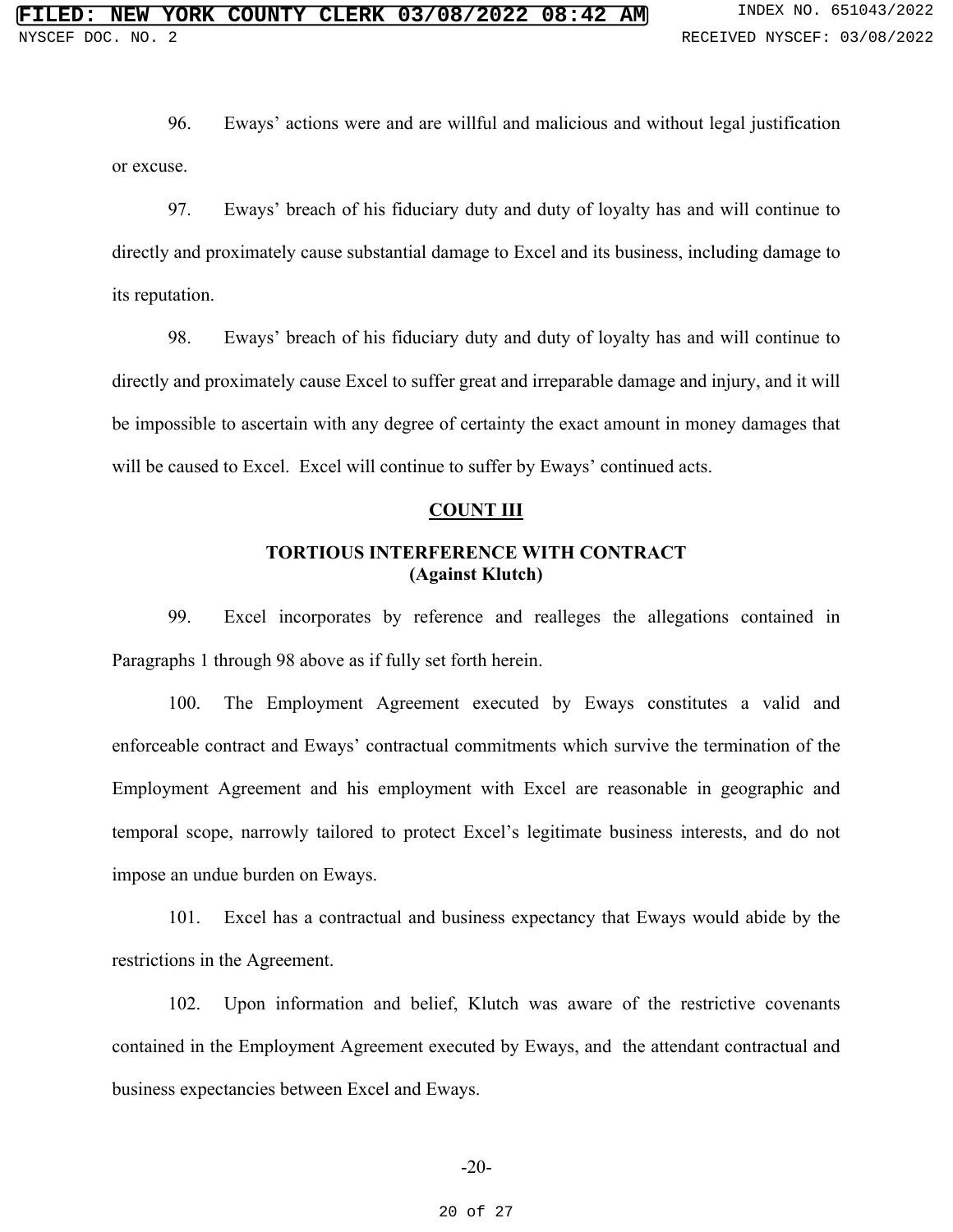103. Upon information and belief, despite Klutch's awareness of Excel's contractual and business expectations, Klutch intentionally and without justification sought to interfere with those expectancies and aid and abet Eways' breach of his Employment Agreement with Excel.

104. Upon information and belief, Klutch encouraged and solicited Eways to leave Excel and join Klutch in breach of his post-employment obligations.

105. Upon information and belief, Klutch also encouraged and solicited Eways to take, disclose, and use on Klutch's behalf Excel's business relationships, trade secrets and other confidential and proprietary information.

106. Upon information and belief, Klutch's acts of tortious interference with Excel's contractual relationship with Eways is without justification and was unlawfully motivated by Klutch's desire to misappropriate Excel's business relationships, trade secrets and other confidential and proprietary information.

107. Whether Klutch knew of Eways' contractual commitments at the time it recruited him or not, Klutch has since been put on notice, has acknowledge the same, and has committed to employing Eways in breach of those contractual commitments.

108. Klutch's actions were a significant factor in causing and now perpetuating Eways' breach of his contractual commitments to Excel.

109. Klutch's acts of tortious interference with Excel's contract with Eways has and will continue to directly and proximately cause Excel to suffer great and irreparable damage and injury, and it will be impossible to ascertain with any degree of certainty the exact amount in money damages that will be caused to Excel and that Excel will continue to suffer by the continued acts of Klutch.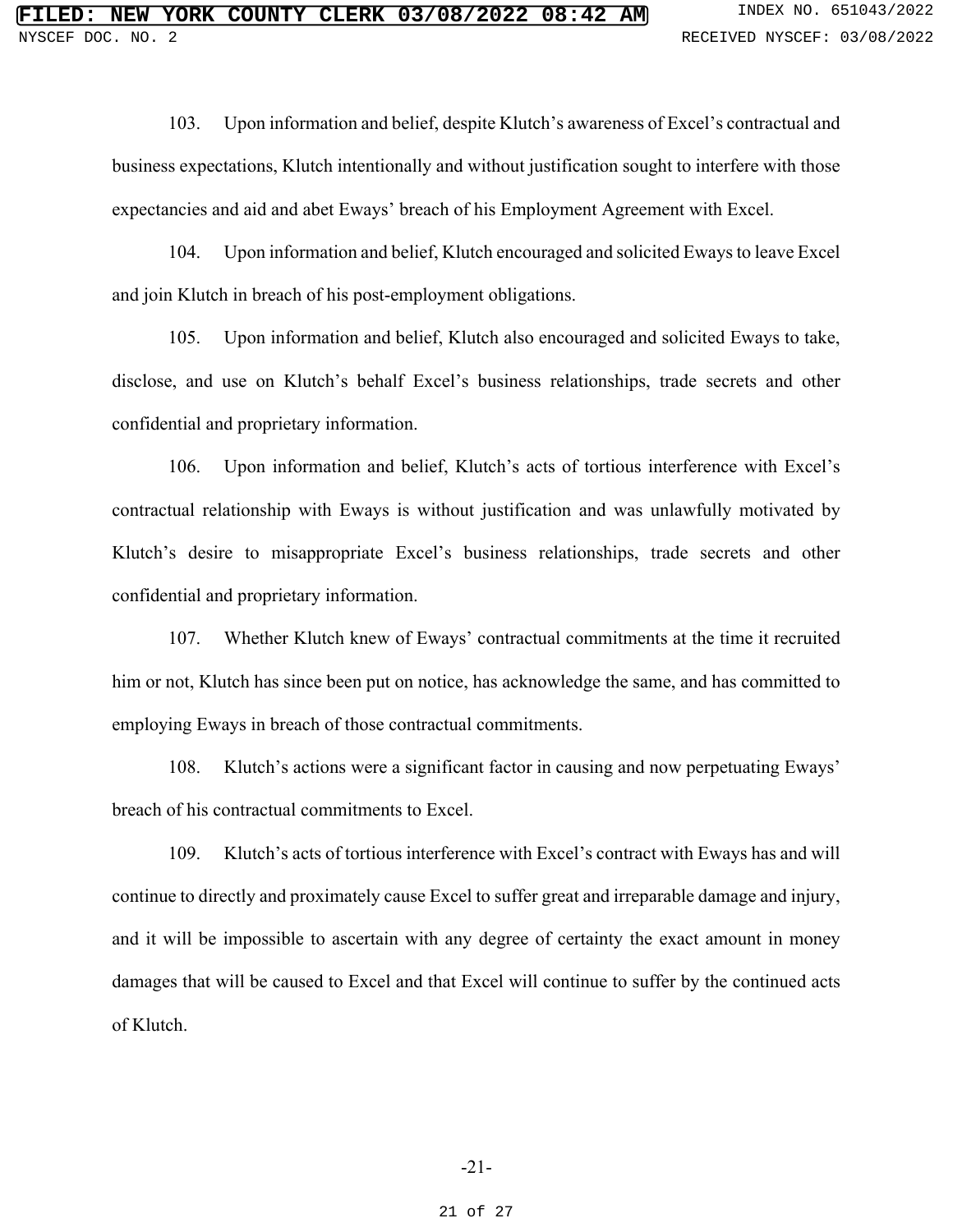#### **COUNT IV**

# **TORTIOUS INTERFERENCE WITH PROSPECTIVE ECONOMIC ADVANTAGE (Against Klutch and Eways)**

110. Excel incorporates by reference and realleges the allegations contained in Paragraphs 1 through 109 above as if fully set forth herein.

111. Until the events giving rise to this action, Excel had maintained valid business relationships, or the expectancy of business relationships, with brand partners by implementing the strategies and business plans it developed at its own great cost and expense. Excel had the reasonable expectation that these relationships and prospective relationships would continue and would not be unjustifiably disrupted.

112. Upon information and belief, Klutch induced Eways to join Klutch so Eways could provide Klutch with Excel's business relationships, trade secrets, and confidential and proprietary information to lure away Excel's brand partners and usurp marketing opportunities for its benefit.

113. The provision of Excel's valuable business relationships, trade secrets, and confidential and proprietary information to Klutch is detrimental to Excel's business because it allows a direct competitor to improperly benefit from the time and expense invested by Excel in the creation of such business relationships, trade secrets, and confidential and proprietary information to create brand partner deals and relationships for its athlete clients and expand its market share.

114. As a result of Defendants' intentional tortious acts, Excel's brand partner relationships and business expectancies have been and will continue to be damaged.

115. Defendants' acts of tortious interference with Excel's prospective economic relations will directly and proximately cause substantial damage to Excel and its business.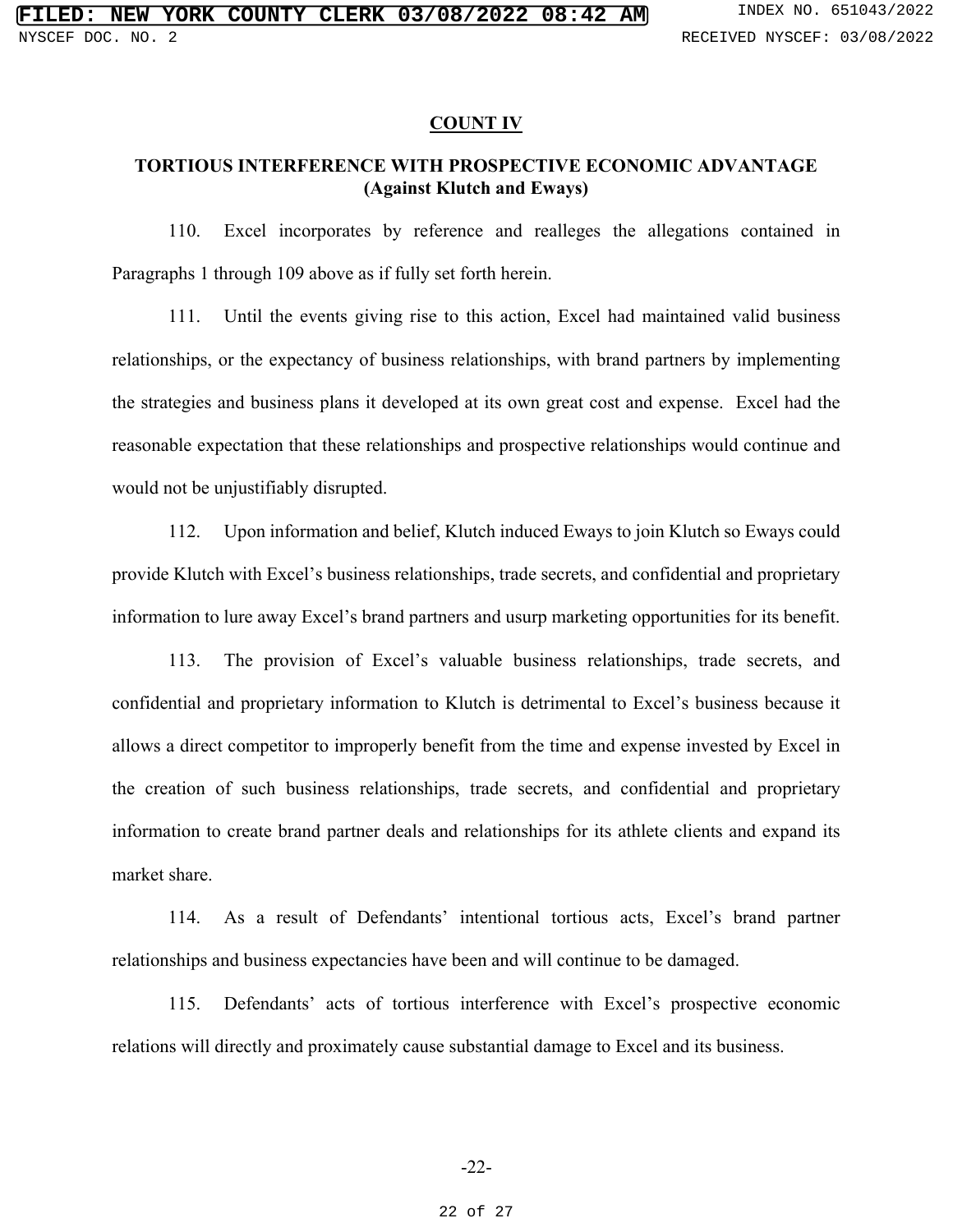116. Defendants' acts of tortious interference with Excel's prospective economic relations will directly and proximately cause Excel to suffer great and irreparable damage and injury, and it will be impossible to ascertain with any degree of certainty the exact amount in money damages that will be caused to Excel and that Excel will continue to suffer by the continued acts of Defendants.

### **COUNT V**

### **UNFAIR COMPETITION (Against Klutch and Eways)**

117. Excel incorporates by reference and realleges the allegations contained in Paragraphs 1 through 116 above as if fully set forth herein.

118. During his employment with Excel, Eways had access to Excel's trade secrets and confidential and proprietary information.

119. In addition to his regular exposure to Excel's marketing strategies and information, brand partner relationships and information, and NBA Talent information, Eways also: (i) assisted with the development of an analytical to support Excel's NIL business; (ii) had access to brand partner and pricing information used in Excel's Properties business; and (iii) attended Excel's Annual Sales and Marketing Summit in November 2021, where Excel shared its business plans and marketing strategies for the off-court marketing and NIL business.

120. Upon information and belief, Eways' job responsibilities at Klutch are substantially similar to those he performed for Excel such that he will not be able to fulfill his responsibilities at Klutch without disclosing or using Excel's trade secrets and confidential and proprietary information. Such inevitable disclosure to Klutch further violates Eways' duty to refrain from divulging Excel's trade secrets and confidential and proprietary information.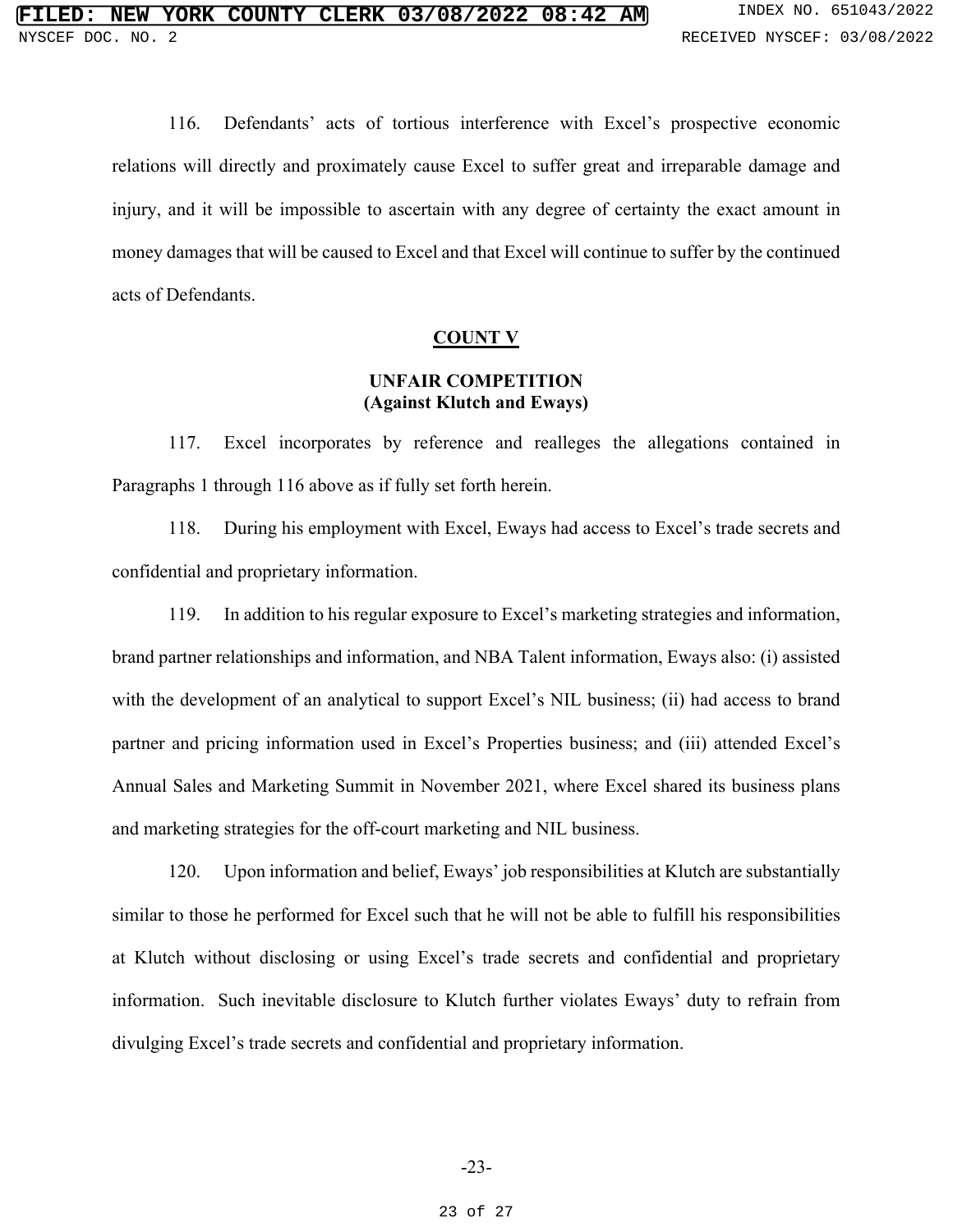121. Upon information and belief, Eways and Klutch intend to and will utilize Excel's trade secrets and confidential and proprietary information to usurp Excel's marketing opportunities, to persuade Excel's NBA Talent to contract with Klutch for representation, and to anticipate Excel's business plans and strategies, replicate its services, and unfairly compete against Excel in the sports management and marketing industry. In doing so, Defendants have exploited commercial advantages belonging to Excel and have acted in bad faith.

122. Defendants' acts of unfair competition will directly and proximately cause substantial damage to Excel and its business.

123. Defendants' acts of unfair competition will directly and proximately cause Excel to suffer great and irreparable damage and injury, and it will be impossible to ascertain with any degree of certainty the exact amount in money damages that will be caused to Excel and that Excel will continue to suffer by the continued acts of Defendants.

### **COUNT VI**

## **INJUNCTIVE RELIEF (Against Klutch and Eways)**

124. Excel incorporates by reference and realleges the allegations contained in Paragraphs 1 through 123 above as if fully set forth herein.

125. As set forth above, Eways is in breach of the Employment Agreement by virtue of accepting employment with Klutch and performing similar, if not the same, duties as his role with Excel, including sourcing and securing off-court marketing opportunities through brand partners for the benefit of Klutch, and in other particulars to be adduced through further investigation, discovery, or at trial.

126. As a direct and proximate result of Eways' breach of contract, and Klutch's inducement of the same, Excel's business has been damaged.

#### -24-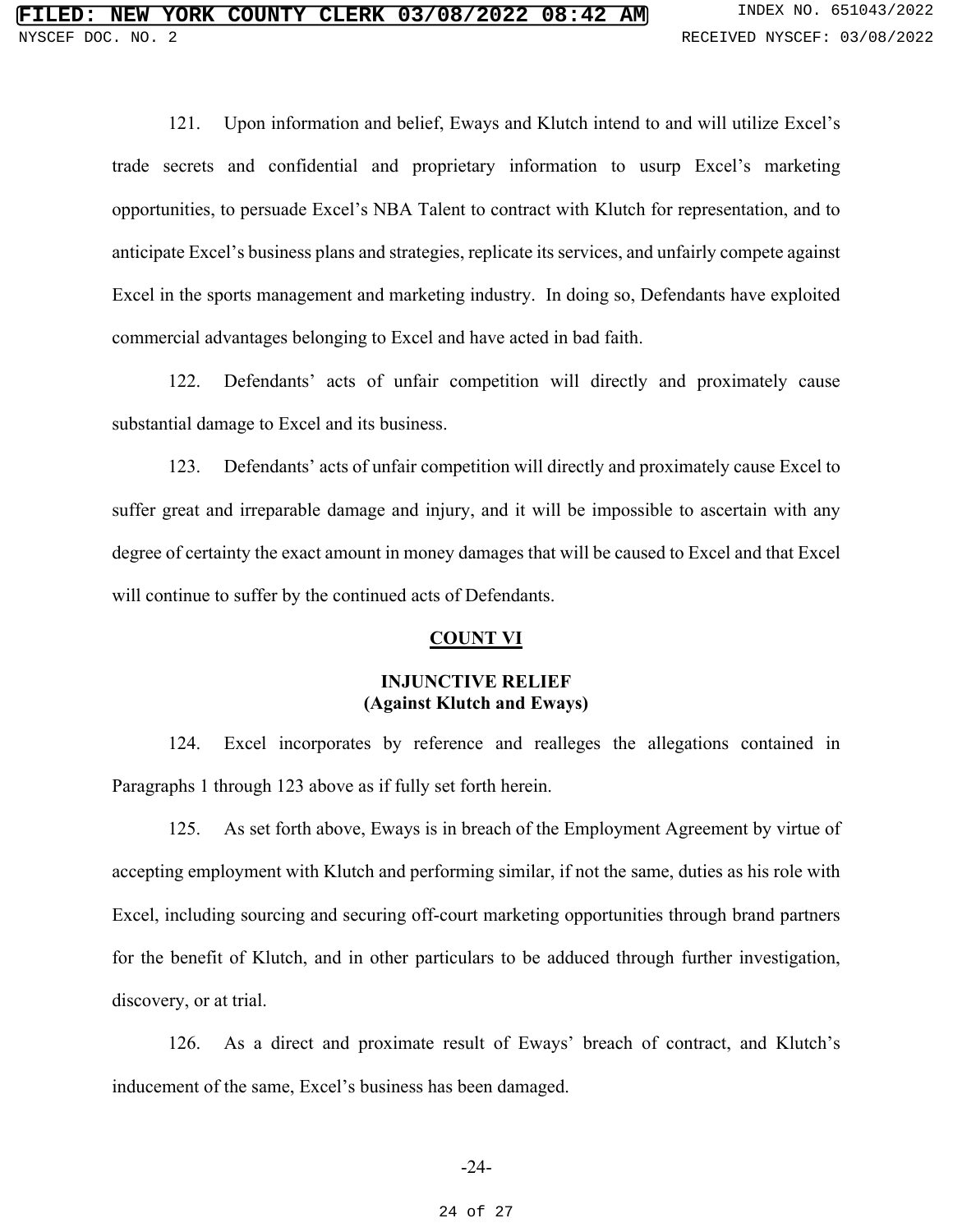127. Because of the nature of Defendants' conduct, there is a strong likelihood that Excel will succeed on the merits of each of its claims if this case proceeds to trial.

128. Because of the nature of Defendants' conduct and the substantial similarity between Eway's current work for Klutch and his work at Excel, Defendants' conduct irreparably harms Excel's business interests in that it creates a substantial likelihood of imminent injury to its goodwill with brand partner relationships, to business opportunities with the same, and to its business through the disclosure of its confidential information that it took reasonable steps to protect from disclosure.

129. Immediate injunctive relief is therefore necessary to protect Excel's interests during the pendency of this action including: (i) preventing Eways from breaching, or continuing to breach, his obligations under the Employment Agreement; (ii) preventing Klutch from inducing and/or aiding and abetting Eways' breach of his Employment Agreement; (iii) preventing Klutch from using Excel's confidential information; and (iv) prohibiting Defendants from unfairly competing with Excel.

**WHEREFORE**, Excel respectfully prays the Court that:

1. The Court enter a temporary restraining order enjoining:

 (a) Klutch from employing or otherwise engaging Eways for the full duration of the non-compete period set forth in his Employment Agreement;

 (b) Eways from violating his Employment Agreement, including, but not limited to, the confidentiality and non-compete obligations contained therein;

 (c) Defendants and their agents, servants, employees, officers, attorneys, successors, licensees, partners, and assigns, and all other persons acting in concert with them:

#### 25 of 27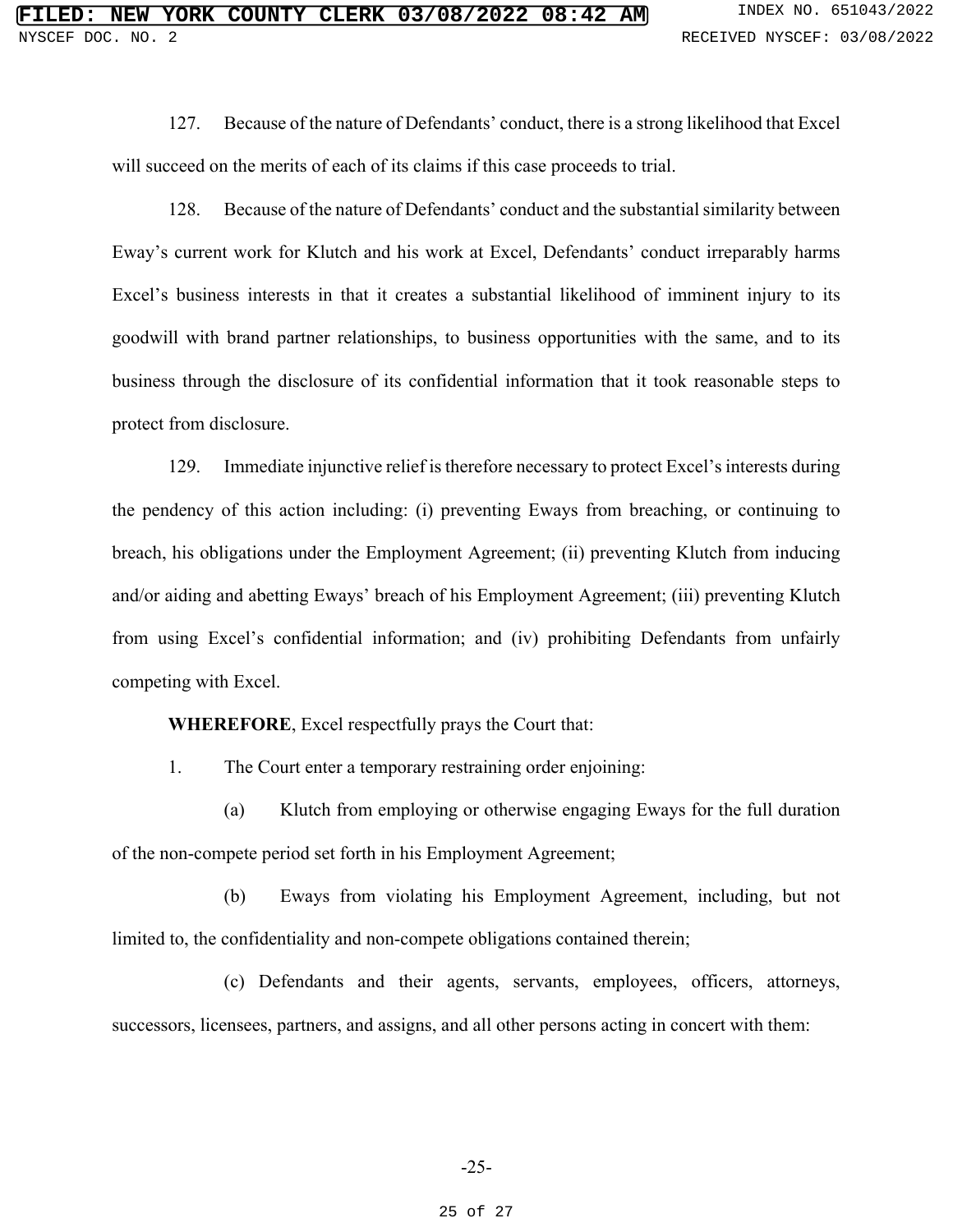(i) from all misappropriation, disclosure, or use of Excel's trade secrets and confidential and proprietary information;

 (ii) from all further violation of or tortious interference with Excel's agreements with Eways and/or its prospective economic relations; and

(iii) from engaging in any unfair competition.

 2. The Court enter a subsequent preliminary injunction enjoining Defendants from engaging in conduct in violation of the Employment Agreement and unfairly competing with Excel until such time as this case can be decided on its merits;

3. The Court find Eways' conduct in violation of the Employment Agreement and the contractual obligations owed by him to Excel;

4. The Court enter a judgment permanently enjoining Eways from violating the non-compete provision for eight (8) months from the date of such Order plus such additional time during which Eways was in breach of the Employment Agreement;

5. The Court enters a Judgment enjoining Defendants from unfairly competing with Excel;

6. The Court award damages in an amount to be determined at trial for Eways' breach of contract;

7. The Court award damages in an amount to be determined at trial for Eways breach of his duty of loyalty and fiduciary duty;

8. The Court award damages in an amount to be determined at trial for Klutch's tortious interference with Excel's contractual rights;

9. The Court award damages in an amount to be determined at trial for Defendants' tortious interference with economic relations;

#### 26 of 27